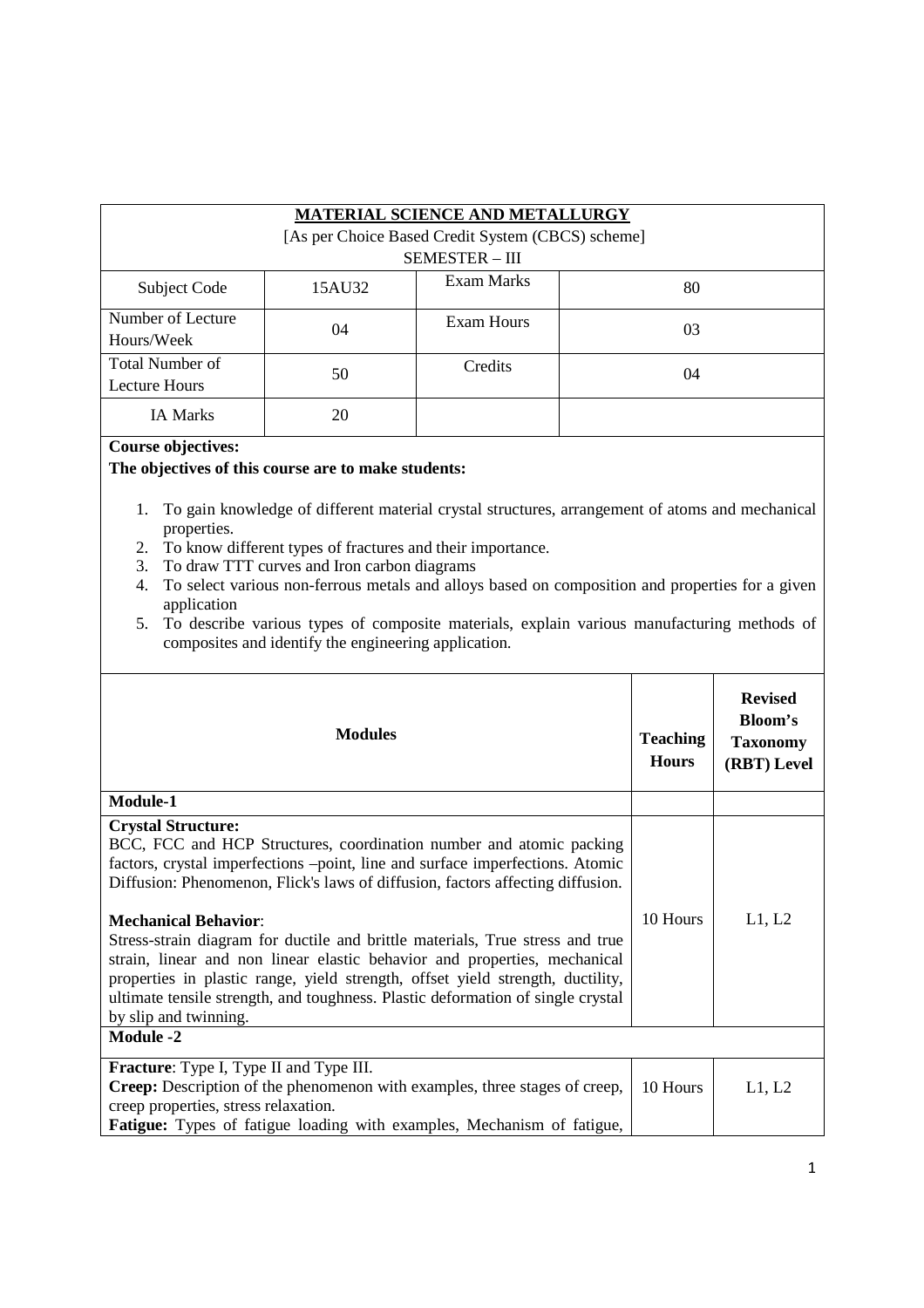| fatigue properties, fatigue testing and S-N diagram.                                                                                                                                                                                                                                                                                                                                                                                                                                                                                                                                                                                                                                                                                                                                                                                      |          |                   |
|-------------------------------------------------------------------------------------------------------------------------------------------------------------------------------------------------------------------------------------------------------------------------------------------------------------------------------------------------------------------------------------------------------------------------------------------------------------------------------------------------------------------------------------------------------------------------------------------------------------------------------------------------------------------------------------------------------------------------------------------------------------------------------------------------------------------------------------------|----------|-------------------|
| <b>Module -3</b>                                                                                                                                                                                                                                                                                                                                                                                                                                                                                                                                                                                                                                                                                                                                                                                                                          |          |                   |
| Solidification and Solid<br>Solutions: Mechanism of solidification,<br>Homogenous and Heterogeneous nucleation, crystal growth, cast metal<br>structures, solid solutions- types and rules governing the formation of solid<br>solutions.<br><b>Phase Diagram:</b><br>Basic terms, phase rule, lever rule, cooling curves, construction<br>and<br>interpretation of different phase diagrams (eutectic, eutectoid, peritectic<br>and peritectoid)                                                                                                                                                                                                                                                                                                                                                                                         | 10 Hours | L1, L2, L3        |
| <b>Module -4</b>                                                                                                                                                                                                                                                                                                                                                                                                                                                                                                                                                                                                                                                                                                                                                                                                                          |          |                   |
| <b>Heat Treatment of Metals:</b><br>TTT curves, continuous cooling curves, annealing and its types.<br>tempering, martempering,<br>normalizing,<br>hardening,<br>austempering,<br>hardenability, surface hardening methods like carburizing, cyaniding,<br>nitriding, flarne hardening and induction hardening, age hardening of<br>Aluminium-copper alloys.<br>Ferrous Materials: Properties, Composition and uses of Grey cast iron,<br>malleable iron, S.G iron and steel<br>Non Ferrous Metals: Copper alloys-brasses and bronzes. Aluminum<br>alloys-Al-Cu, Al-Si, Al-Zn alloys.                                                                                                                                                                                                                                                     | 10 Hours | L1, L2, L3,<br>L4 |
| Module -5                                                                                                                                                                                                                                                                                                                                                                                                                                                                                                                                                                                                                                                                                                                                                                                                                                 |          |                   |
| Composite Materials: Definition, classification, types of matrix materials<br>& reinforcements, fundamentals of production of FRP' and MMC's<br>advantages and application of composites.<br>Other Materials: Brief description of other materials such as optical and<br>thermal materials Smart materials - fiber optic materials, piezo-electrics,<br>shape memory alloys Shape Memory Alloys - Nitinol, superelasticity,<br>Biological applications of smart materials - materials used as implants in<br>human Body, Selection of Materials, Performance of materials in service<br>Residual life assessment - use of non-destructive testing, Economics,<br>Environment and Sustainability.                                                                                                                                         | 10 Hours | L2, L3            |
| <b>Course outcomes:</b>                                                                                                                                                                                                                                                                                                                                                                                                                                                                                                                                                                                                                                                                                                                                                                                                                   |          |                   |
| At the end of this course student will be able to:<br>Explain different types of material crystal structures and arrangement of atoms.<br>1.<br>Describe various mechanical properties of materials.<br>2.<br>Describe about different types of fractures and their importance in engineering applications.<br>3.<br>Explain the concept of equilibrium diagram.<br>4.<br>Plot cooling curves and phase diagrams for pure metals and alloys.<br>5.<br>Draw and Interpret TTT curves and Iron carbon diagram.<br>6.<br>Explain various heat treatment processes and their importance in engineering field.<br>7.<br>Identify various ferrous metals and alloys based on composition and properties for<br>8.<br>prescribed application.<br>Select various nonferrous metals and alloys based on composition and properties for given<br>9. |          |                   |
| application.                                                                                                                                                                                                                                                                                                                                                                                                                                                                                                                                                                                                                                                                                                                                                                                                                              |          |                   |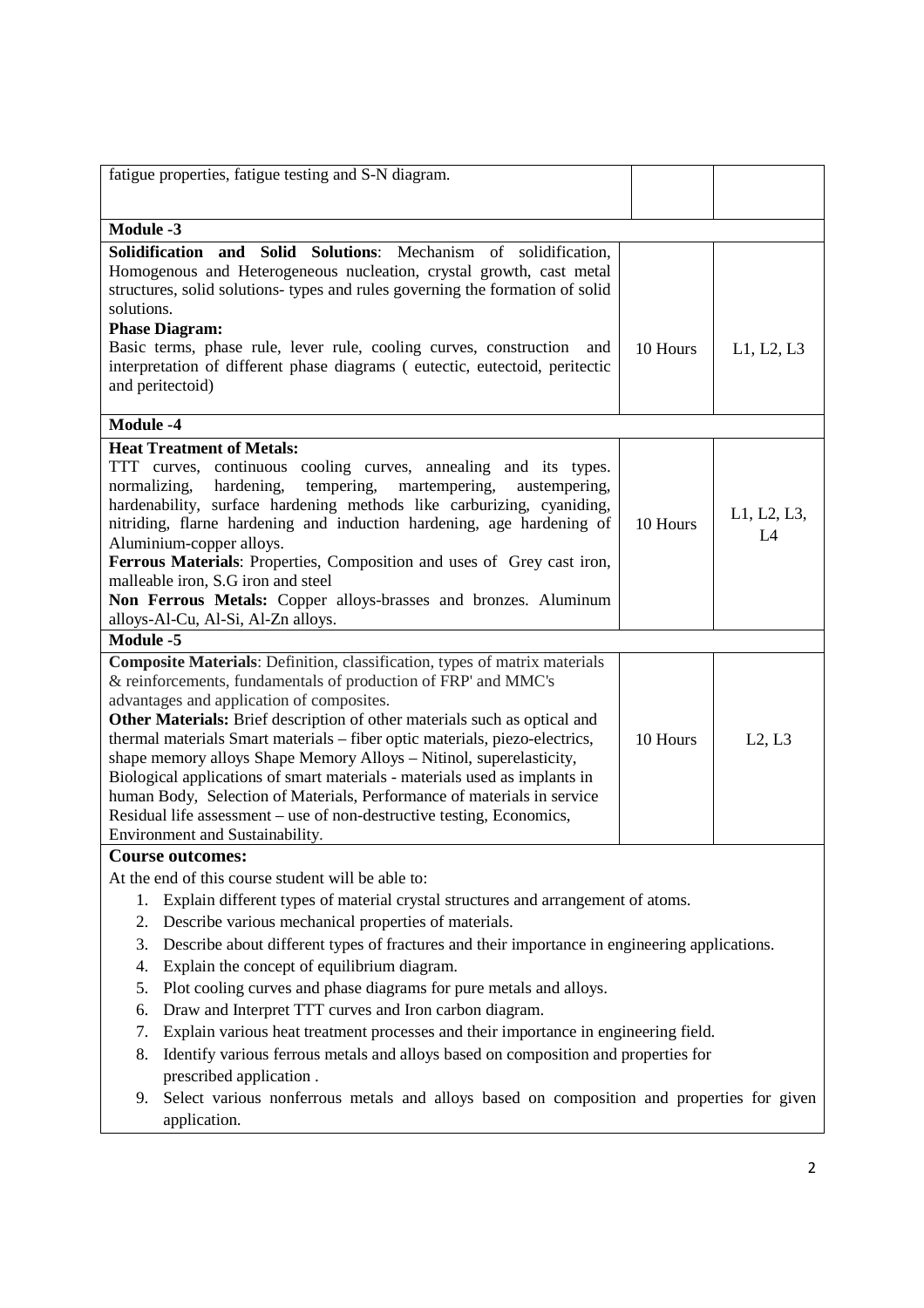10. Describe about different types of composite materials and their production and application in engineering field.

#### **Graduate Attributes (as per NBA):**

- o Engineering Knowledge.
- o Problem Analysis.
- o Design / development of solutions (partly).

### **Question paper pattern:**

- The question paper will have ten questions.
- Each full question carries 16 marks.
- There will be 2 full questions (with a maximum of four sub questions) from each module.
- Each full question will have sub questions covering all the topics under a module.
- The students will have to answer 5 full questions, selecting one full question from each module.

#### **TEXT BOOKS:**

- 1. Smith, **Foundations of Materials Science and Engineering**, 3rd Edition McGraw Hill, 2009
- 2. Shackleford., & M. K. Muralidhara, **Materials Science**, Pearson Publication 2007.

### **Reference Books:**

- 1. Alan Cottrell, **An introduction to Metallurg**y, University Press India Oriental Longman Pvt. Ltd., 1974.
- 2. V.Raghavan, **Materials Science and Engineering**, PHI, 2002
- 3. H. VanVlack, **Elements of Materials Science and Engineering,** Addison- Wesley Edn., 1998
- 4. William D. Callister Jr., **Materials Science and Engineering**, John Wiley & Sons. Inc, 5th Edition, 2001.
- 5. Donald R. Askland and Pradeep.P. Phule, **The Science and Engineering of Materials**, Thompson Learning, 4lh Ed., 2003.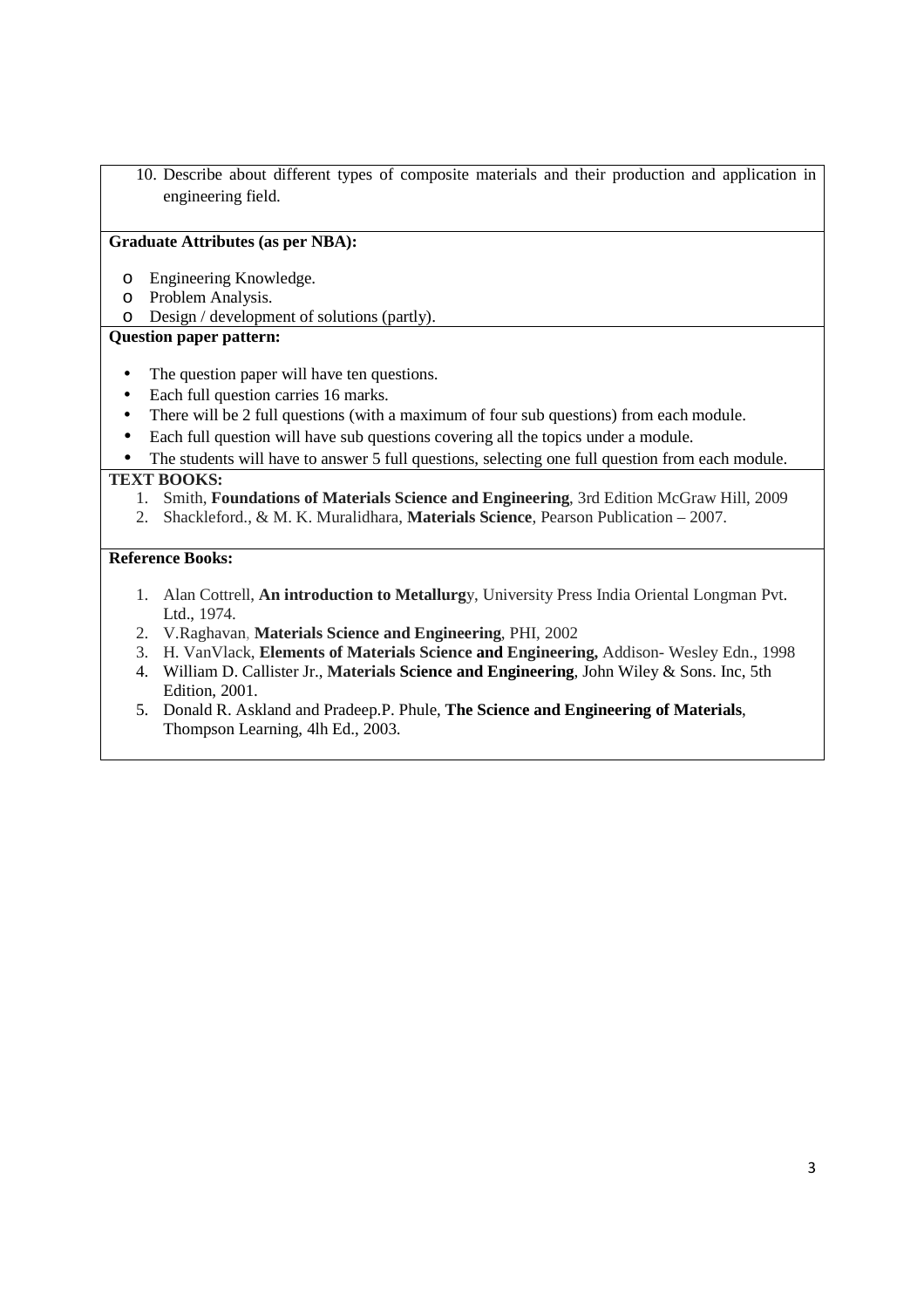|                        |                                                   | <b>ENGINEERING THERMODYNAMICS</b> |    |  |  |  |
|------------------------|---------------------------------------------------|-----------------------------------|----|--|--|--|
|                        | [As per Choice Based Credit System (CBCS) scheme] |                                   |    |  |  |  |
|                        | <b>SEMESTER - III</b>                             |                                   |    |  |  |  |
| Subject Code           | 15AU33                                            | <b>IA Marks</b>                   | 20 |  |  |  |
| Number of Lecture      | 03                                                | Exam Marks                        | 80 |  |  |  |
| Hours/Week             |                                                   |                                   |    |  |  |  |
| Number of Tutorial     | 02                                                | Exam Hours                        | 03 |  |  |  |
| Hours/Week             |                                                   |                                   |    |  |  |  |
| <b>Total Number of</b> | 50                                                | Credits                           | 04 |  |  |  |
| Lecture Hours          |                                                   |                                   |    |  |  |  |

#### **Course objectives:**

### **The objectives of this course are to make students:**

- 1. To define work, heat, and laws of thermodynamics.
- 2. To explain the concept of entropy
- 3. To calculate load and IHP, BHP of IC engines
- 4. To evaluate thermal performance of refrigeration cycles
- 5. To demonstrate the calculation of efficiency of gas power and vapor power cycles
- 6. To design cost effective thermodynamic systems

| <b>Modules</b>                                                                                                                                                                                                                                                                                                                                                                                                                                                                                                                                                                                                                                                                                                                                                                                                                                                                                                                                             | <b>Teaching</b><br><b>Hours</b> | <b>Revised</b><br><b>Bloom's</b><br><b>Taxonomy</b><br>(RBT) Level |
|------------------------------------------------------------------------------------------------------------------------------------------------------------------------------------------------------------------------------------------------------------------------------------------------------------------------------------------------------------------------------------------------------------------------------------------------------------------------------------------------------------------------------------------------------------------------------------------------------------------------------------------------------------------------------------------------------------------------------------------------------------------------------------------------------------------------------------------------------------------------------------------------------------------------------------------------------------|---------------------------------|--------------------------------------------------------------------|
| Module-1                                                                                                                                                                                                                                                                                                                                                                                                                                                                                                                                                                                                                                                                                                                                                                                                                                                                                                                                                   |                                 |                                                                    |
| <b>Fundamentals of Thermodynamics:</b><br>Thermodynamic definition and scope, Microscopic and Macroscopic<br>approaches. Thermodynamic properties; definition and units, intensive,<br>extensive properties, specific properties, pressure, specific volume,<br>Thermodynamic state, state point, state diagram, path and process,<br>quasi-static process, cyclic and non-cyclic; processes; Thermodynamic<br>equilibrium; definition, mechanical equilibrium; diathermic wall,<br>equilibrium, chemical equilibrium, Zeroth law of<br>thermal<br>thermodynamics, Temperature; concepts, scales, international fixed<br>points and measurement of temperature. Constant volume gas<br>thermometer, constant pressure gas thermometer, mercury in glass<br>thermometer<br>Work and Heat: Thermodynamic definition of work; examples, sign<br>convention, Shaft work; Electrical work. Other types of work. Heat;<br>definition, units and sign convention. | 10 Hours                        | L1, L2                                                             |
| <b>Module -2</b>                                                                                                                                                                                                                                                                                                                                                                                                                                                                                                                                                                                                                                                                                                                                                                                                                                                                                                                                           |                                 |                                                                    |
| <b>Laws of Thermodynamics and Entropy</b><br>Joules experiments, Statement of the First law of thermodynamics,<br>steady state-steady flow energy equation, important applications,<br>analysis of unsteady processes such as filling and evacuation of vessels                                                                                                                                                                                                                                                                                                                                                                                                                                                                                                                                                                                                                                                                                            | 10 Hours                        | L1, L2                                                             |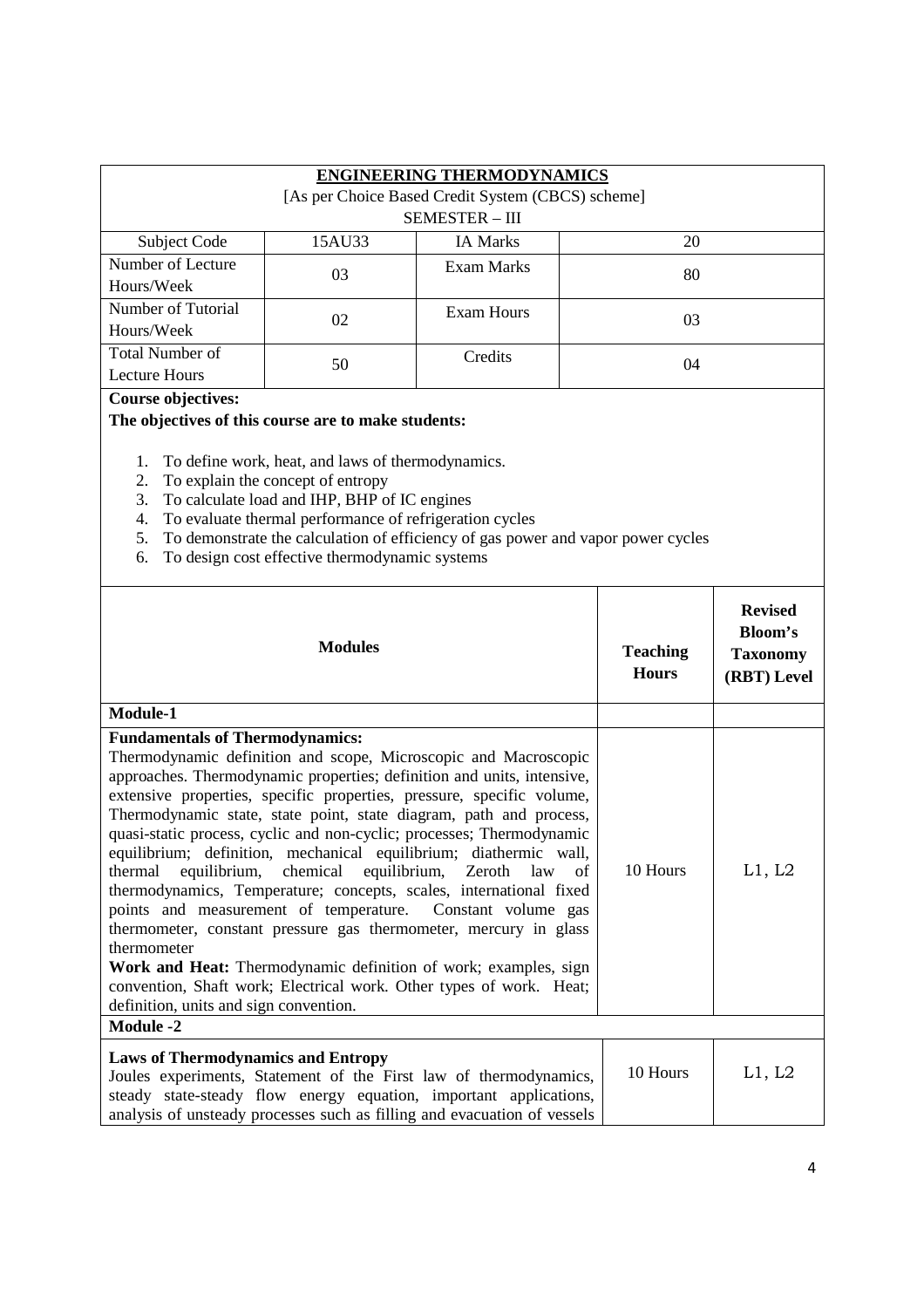| with and without heat transfer.<br>Keivin -Planck & Clasius statement of Second law of Thermodynamics,<br>PMM II and PMM I.<br>Clasius Theorem & inequality, Entropy; definition, a property, Available<br>and unavailable energy,<br>Numericals.                                                                                                                                                                                                                                                                                                                                                                                                            |          |                   |
|--------------------------------------------------------------------------------------------------------------------------------------------------------------------------------------------------------------------------------------------------------------------------------------------------------------------------------------------------------------------------------------------------------------------------------------------------------------------------------------------------------------------------------------------------------------------------------------------------------------------------------------------------------------|----------|-------------------|
| <b>Module -3</b>                                                                                                                                                                                                                                                                                                                                                                                                                                                                                                                                                                                                                                             |          |                   |
| <b>Combustion Thermodynamics, Gas power cycles and Testing of IC</b><br><b>Engines:</b><br>Air Fuel (A/F) ratio, Excess air, Theoretical (Stoichiometeric) air for<br>combustion of fuels, Exhaust gas analysis, Otto, Diesel, Dual Cycles,<br>efficiencies and mean effective pressures, Testing of two stroke and four<br>stroke SI and CI engines for performance Related numerical problems,<br>heat balance sheet, Morse test, Willian line test and Motoring Test.<br><b>Module -4</b>                                                                                                                                                                 | 10 Hours | L1, L2, L3        |
|                                                                                                                                                                                                                                                                                                                                                                                                                                                                                                                                                                                                                                                              |          |                   |
| <b>Refrigeration and Psychrometry</b><br>Vapor absorption refrigeration system, steam jet refrigeration, vapor<br>compression refrigeration system; description, analysis, refrigerating<br>effect, capacity, power required, units of refrigeration, COP,<br>Refrigerants and their desirable properties. Dry bulb temperature, wet<br>bulb temperature, dew point temperature; specific and relative<br>humidifies Construction and use of psychrometric chart Analysis of<br>various processes; heating, cooling, dehumidifying and humidifying.<br>Adiabatic mixing of moist air. Summer and winter air conditioning.<br>Numericals.<br><b>Module -5</b> | 10 Hours | L1, L2, L3,<br>L4 |
|                                                                                                                                                                                                                                                                                                                                                                                                                                                                                                                                                                                                                                                              |          |                   |
| Reciprocating Air Compressors, Gas Turbine and Jet Propulsion:<br>Operation of a single stage reciprocating compressor, work input<br>through P-V diagram, steady state and steady flow analysis, adiabatic,<br>isothermal and mechanical efficiencies minimum work for compression,<br>multistage compressor.<br>Classification of Gas turbines, Analysis of open cycle gas turbine cycle.<br>Advantages and disadvantages of closed cycle, numericals.<br>Principle of Jet propulsion and Rocket propulsion                                                                                                                                                | 10 Hours | L2, L3            |
| <b>Course outcomes:</b>                                                                                                                                                                                                                                                                                                                                                                                                                                                                                                                                                                                                                                      |          |                   |
| At the end of this course student will be able to:<br>Define and explain fundamental thermodynamic laws and concepts, work, various types of works<br>1.<br>and heat and its applications, entropy and its relations<br>Explain Zeroth, First & Second law of thermodynamics and its applications.<br>2.<br>Explain various thermodynamic relations, constants of gas and basics of ideal gas $\&$ its mixtures.<br>3.                                                                                                                                                                                                                                       |          |                   |

- 4. Calculate load and IHP, BHP of IC engines.
- 5. Explain the selection of air conditioning system; evaluate thermal performance of refrigeration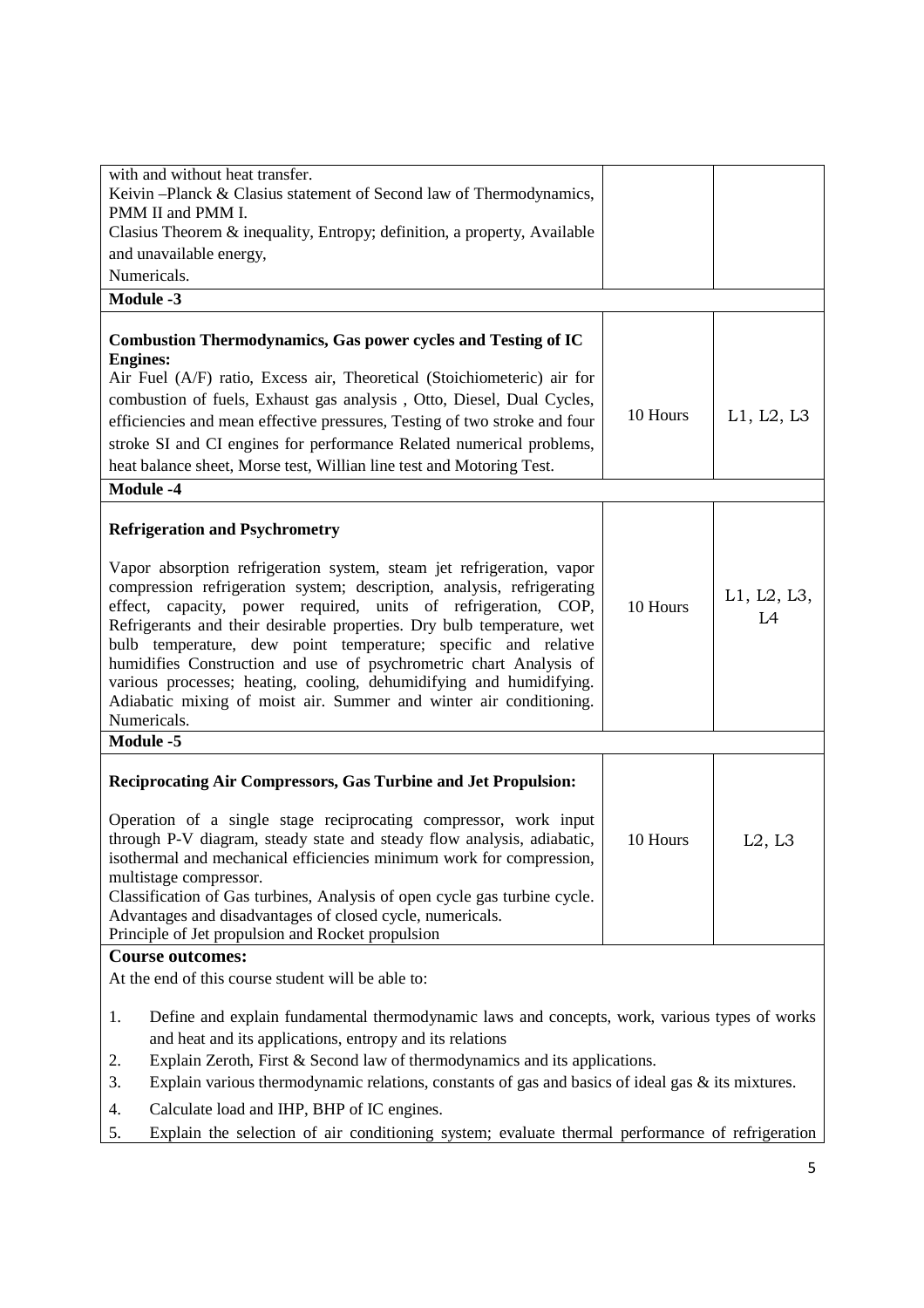cycles.

- 6. Calculate efficiency and MEP of various gas power & vapor power cycles.
- 7. Explain the principles of gas turbine & jet propulsion system and their fuels.
- 8. Design cost effective thermodynamic systems

#### **NOTE:**

1. **Thermodynamics data hand book,** B. T. Nijaguna (to be supplied in the examination)

2. A copy of **Psychrometry chart** to be given along with answer book to the candidates (if needed)

### **Graduate Attributes (as per NBA):**

- o Engineering Knowledge.
- o Problem Analysis.
- o Design / development of solutions (partly).

# **Question paper pattern:**

- The question paper will have ten questions.
- Each full question consists of 16 marks.
- There will be 2 full questions (with a maximum of four sub questions) from each module.
- Each full question will have sub questions covering all the topics under a module.
- The students will have to answer 5 full questions, selecting one full question from each module.

## **TEXT BOOKS:**

- 1. P. K. Nag, **Basic and Applied Thermodynamics**, Tata McGraw Hul Pub. 2002
- 2. B.K. Venkanna , **Applied Thermodynamics**, , PHI New Delhi

- 1. Yunus, A. Cenegal and Michael A.Boies ,**Thermodynamics, An engineering approach**, Tata Mac-Graw Hill publishing company, 2002,
- 2. G.J. Van Wylen and R.E. Sontang, **Fundamental of Classical Thermodynamics**, Wiley eastern.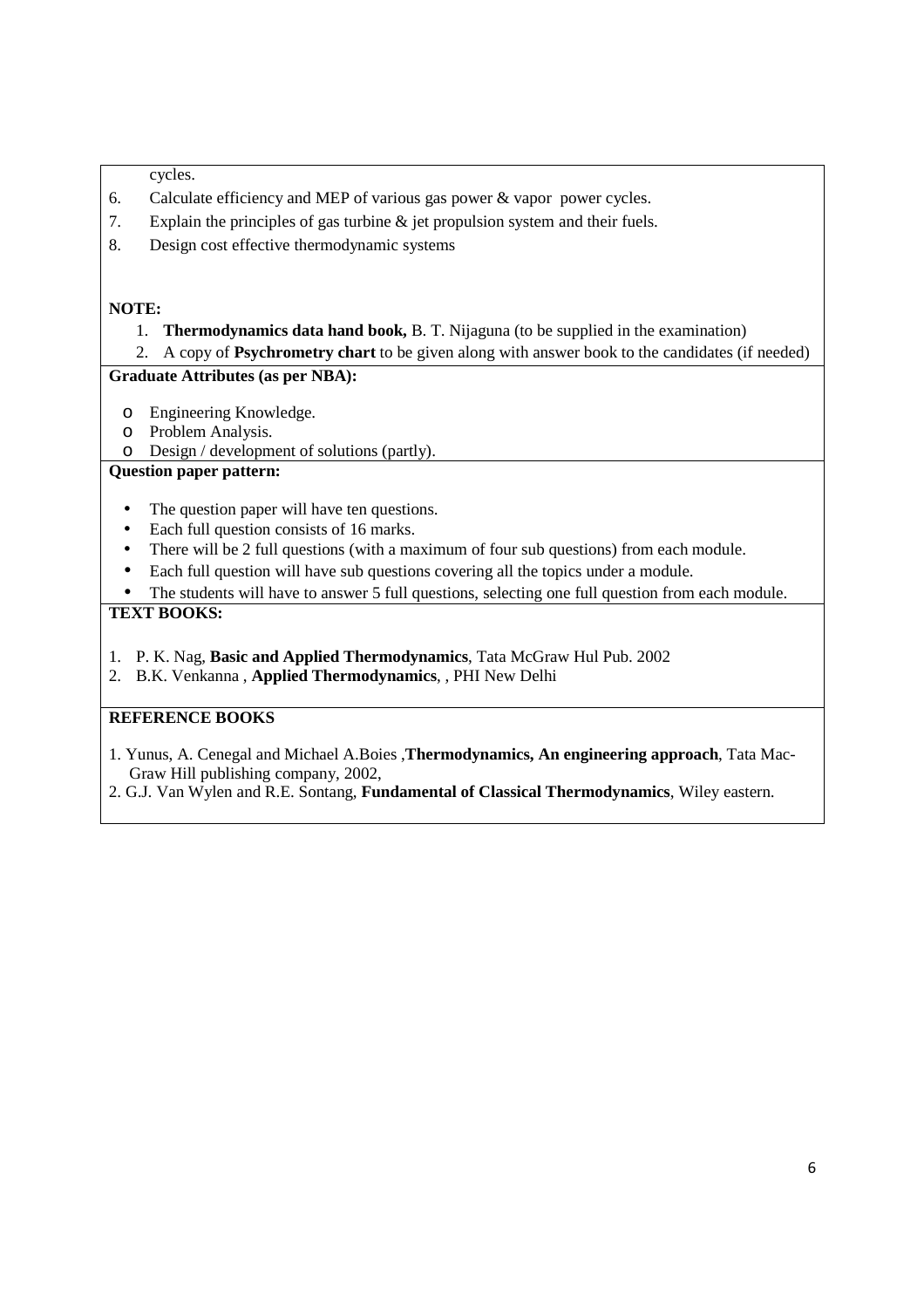|                    |        | <b>MECHANICS OF MATERIALS</b><br>[As per Choice Based Credit System (CBCS) scheme] |    |
|--------------------|--------|------------------------------------------------------------------------------------|----|
|                    |        |                                                                                    |    |
|                    |        | <b>SEMESTER - III</b>                                                              |    |
| Subject Code       | 15AU34 | <b>IA Marks</b>                                                                    | 20 |
| Number of Lecture  | 03     | Exam Marks                                                                         | 80 |
| Hours/Week         |        |                                                                                    |    |
| Number of Tutorial | 02     | Exam Hours                                                                         | 03 |
| Hours/Week         |        |                                                                                    |    |
| Total Number of    | 50     | Credits                                                                            | 04 |
| Lecture Hours      |        |                                                                                    |    |

### **Course objectives:**

#### **The objectives of this course are to make students:**

- 1. To explain the basic concepts of stress, strain
- 2. To explain the behavior of different engineering materials subjected to different types of loading
- 3. To demonstrate calculation of principal stresses using analytical and graphical methods
- 4. To calculate and plot shear force and bending moment diagrams for beams carrying different types of loads, and various support conditions
- 5. To determine deflection and slope of beams subjected to various type of loads
- 6. To determine the diameter of solid and hollow shafts subjected to torques
- 7. To demonstrate the calculation of critical loads for different type of columns using Euler's, Rankine's equations

| <b>Modules</b>                                                                                                                                                                                                                                                                                                                                                                                          | <b>Teaching</b><br><b>Hours</b> | <b>Revised</b><br>Bloom's<br><b>Taxonomy</b><br>(RBT) Level |
|---------------------------------------------------------------------------------------------------------------------------------------------------------------------------------------------------------------------------------------------------------------------------------------------------------------------------------------------------------------------------------------------------------|---------------------------------|-------------------------------------------------------------|
| <b>Module-I</b>                                                                                                                                                                                                                                                                                                                                                                                         |                                 |                                                             |
| <b>Stress and Strain:</b><br>Introduction, Hooke's law, Calculation of stresses in straight, Stepped<br>and tapered sections, Composite sections, Stresses due to temperature<br>change, Shear stress and strain, Lateral strain and Poisson's ratio,<br>Generalized Hooke's law, Bulk modulus, Relationship between elastic<br>constants.                                                              | 10 Hours                        | L1, L2, L4                                                  |
| <b>Module -2</b>                                                                                                                                                                                                                                                                                                                                                                                        |                                 |                                                             |
| Analysis of Stress and Strain: Plane stress, Stresses on inclined planes,<br>Principal stresses and maximum shear stress, Principal angles, Shear<br>stresses on principal planes, Maximum shear tress, Mohr circle for plane<br>stress conditions.<br>Cylinders: Thin cylinder: Hoop's stress, maximum shear stress,<br>circumferential and longitudinal strains, Thick cylinders: Lames<br>equations. | 10 Hours                        | L1, L2, L3,<br>IA                                           |
| Module -3                                                                                                                                                                                                                                                                                                                                                                                               |                                 |                                                             |
| Shear Forces and Bending Moments: Type of beams, Loads and<br>reactions, Relationship between loads, shear forces and bending<br>moments, Shear force and bending moments of cantilever beams, Pin                                                                                                                                                                                                      | 10 Hours                        |                                                             |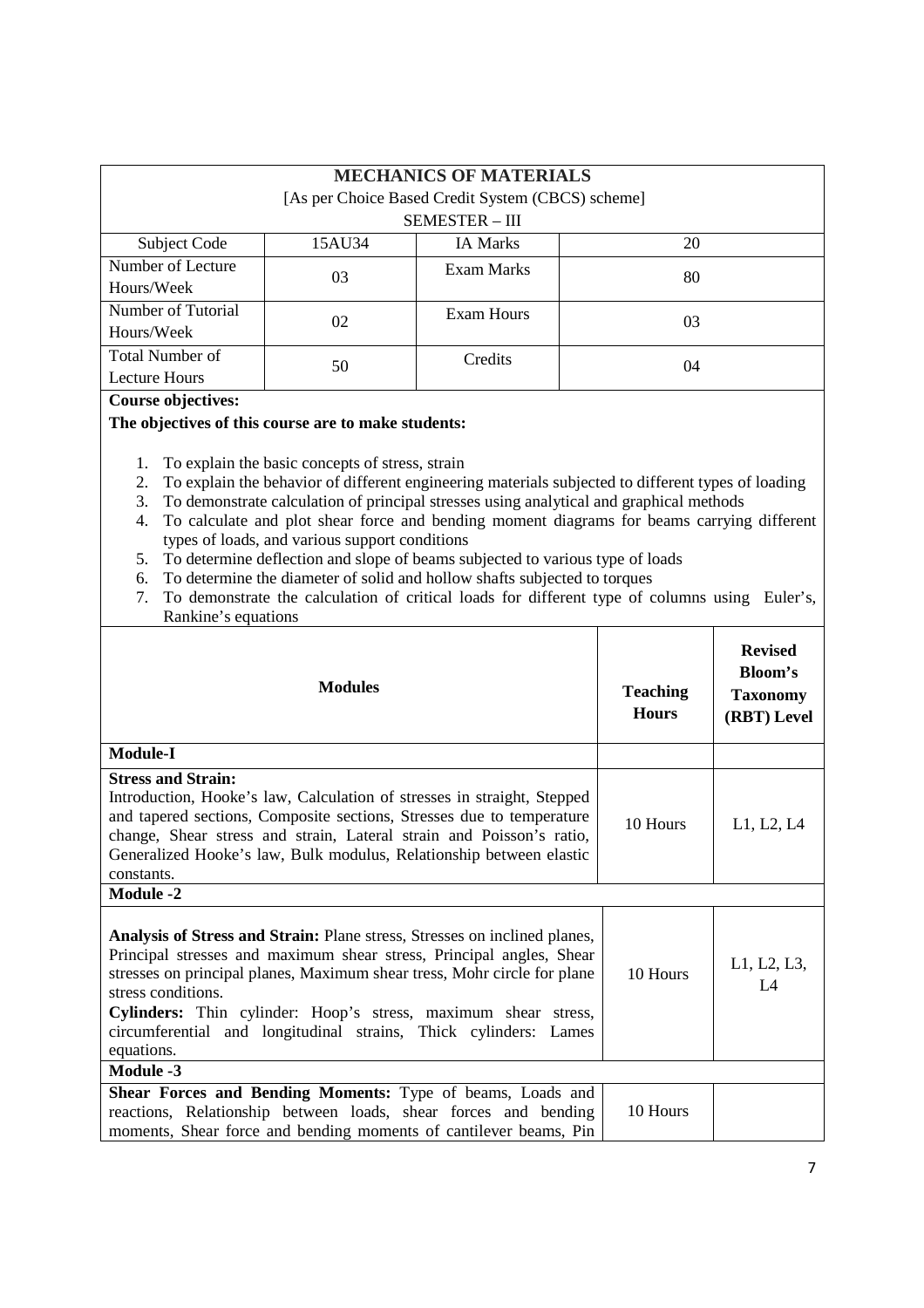| L1, L3, L4<br>support and roller supported beams subjected to concentrated loads and<br>uniformly distributed constant / varying loads.<br>Stress in Beams: Pure bending, Curvature of a beam, Longitudinal |  |  |  |
|-------------------------------------------------------------------------------------------------------------------------------------------------------------------------------------------------------------|--|--|--|
|                                                                                                                                                                                                             |  |  |  |
|                                                                                                                                                                                                             |  |  |  |
|                                                                                                                                                                                                             |  |  |  |
| strains in beams, Normal stresses in Beams with rectangular, circular, 'I'<br>and 'T' cross sections, Flexure Formula, Bending Stresses, Deflection of                                                      |  |  |  |
| beams (Curvature).                                                                                                                                                                                          |  |  |  |
|                                                                                                                                                                                                             |  |  |  |
| <b>Module -4</b>                                                                                                                                                                                            |  |  |  |
| Torsion: Circular solid and hallow shafts, Torsional moment of                                                                                                                                              |  |  |  |
| resistance, Power transmission of straight and stepped shafts, Twist in<br>shaft sections, Thin tubular sections, Thin walled sections.                                                                     |  |  |  |
| 10 Hours<br>L1, L2, L4<br>Columns: Buckling and stability, Critical load, Columns with pinned                                                                                                               |  |  |  |
| ends, Columns with other support conditions, Effective length of                                                                                                                                            |  |  |  |
| columns and Secant formula for columns.                                                                                                                                                                     |  |  |  |
|                                                                                                                                                                                                             |  |  |  |
| <b>Module -5</b>                                                                                                                                                                                            |  |  |  |
| Strain Energy: Castigliano's theorem I and II, Load deformation                                                                                                                                             |  |  |  |
| diagram, Strain energy due to normal stresses, Shear stresses, Modulus<br>10 Hours<br>L1, L4<br>of resilience, Strain energy due to bending and torsion.                                                    |  |  |  |
| Theories of Failure: Maximum Principal stress theory, Maximum shear                                                                                                                                         |  |  |  |
| stress theory.                                                                                                                                                                                              |  |  |  |
| <b>Course outcomes:</b>                                                                                                                                                                                     |  |  |  |
| At the end of this course student will be able to:                                                                                                                                                          |  |  |  |
| Explain the concepts of stress, strain; material properties.<br>1.                                                                                                                                          |  |  |  |
| Explain the behavior of materials under different loading conditions such as tensile, compression,<br>2.                                                                                                    |  |  |  |
| shear, bending etc.                                                                                                                                                                                         |  |  |  |
| Calculate principal stresses using analytical and graphical methods; estimate the stresses in thick<br>3.                                                                                                   |  |  |  |
| and thin cylinders.                                                                                                                                                                                         |  |  |  |
| Calculate bending moment (BM) and shear forces (SF) and draw the BM and SF diagrams types<br>4.                                                                                                             |  |  |  |
| of beams carrying different types loads such as point load, UDL, UVL and extend the same to real                                                                                                            |  |  |  |
| life situations.                                                                                                                                                                                            |  |  |  |
| Calculate the deflection & slope of beams under subjected to various types of loads<br>5.                                                                                                                   |  |  |  |
| Explain the concepts of torque and calculate the diameter of hollow and solid shafts subjected to<br>6.                                                                                                     |  |  |  |
| twisting moment.                                                                                                                                                                                            |  |  |  |
| Stresses $\&$ angle of twist induced in to the shaft due to twisting.<br>7.                                                                                                                                 |  |  |  |
| Calculate Critical load for different types columns using Euler's, Rankine's equations &<br>8.                                                                                                              |  |  |  |
| limitations of these equations and explain the applications.                                                                                                                                                |  |  |  |
| <b>Graduate Attributes (as per NBA):</b>                                                                                                                                                                    |  |  |  |
| Engineering Knowledge.<br>O                                                                                                                                                                                 |  |  |  |
| Problem Analysis.<br>O                                                                                                                                                                                      |  |  |  |
| Design / development of solutions (partly).<br>O                                                                                                                                                            |  |  |  |
| <b>Question paper pattern:</b>                                                                                                                                                                              |  |  |  |
| $\bullet$                                                                                                                                                                                                   |  |  |  |
| The question paper will have ten questions.<br>Each full question consists of 16 marks.                                                                                                                     |  |  |  |
| There will be 2 full questions (with a maximum of four sub questions) from each module.                                                                                                                     |  |  |  |
| Each full question will have sub questions covering all the topics under a module.<br>٠                                                                                                                     |  |  |  |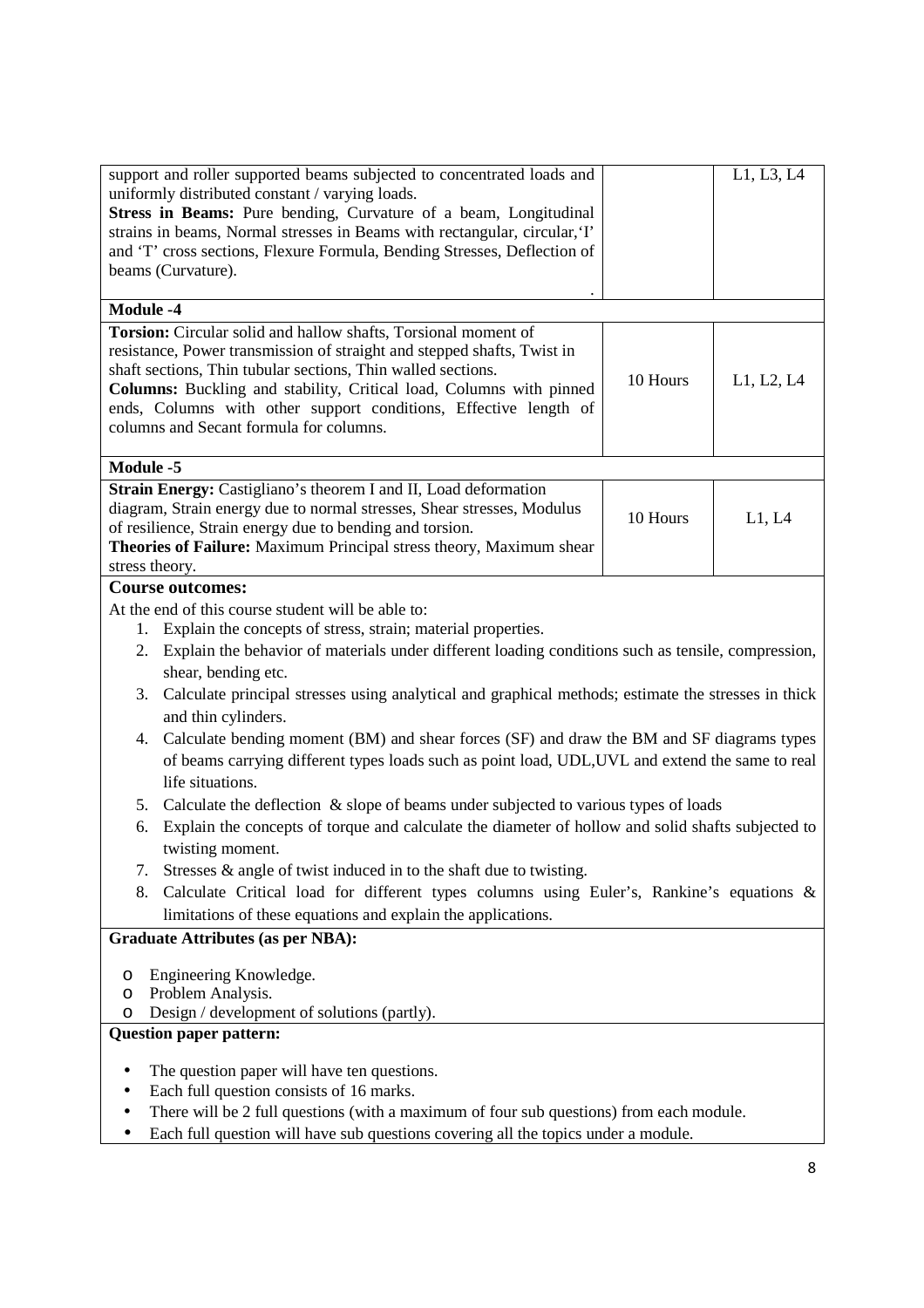• The students will have to answer 5 full questions, selecting one full question from each module. **TEXT BOOKS:**

- 1. James M Gere, Barry J Goodno, **Strength of Materials**, Indian Edition, Cengage Learning, 2009.
- 2. S. S. Bhavikatti, **Strength of Materials,** Vikas publications House -1 Pvt. Ltd., 2nd Ed., 2006.

- 1. S.S. Rattan, **Strength of Materials**, Tata McGraw Hill, 2009
- 2. K.V. Rao, G.C. Raju, **Mechanics of Materials**, First Edition, 2007
- 3. Egor. P. Popov, **Engineering Mechanics of Solids**, Pearson Edu. India, 2nd, Edison, 1998.
- 4. W.A. Nash, Shaum's Outline Series, **Strength of Materials**, Fourth Edition-2007.
- 5. R Subramanian, **Strength of Materials**, Oxford, 2005.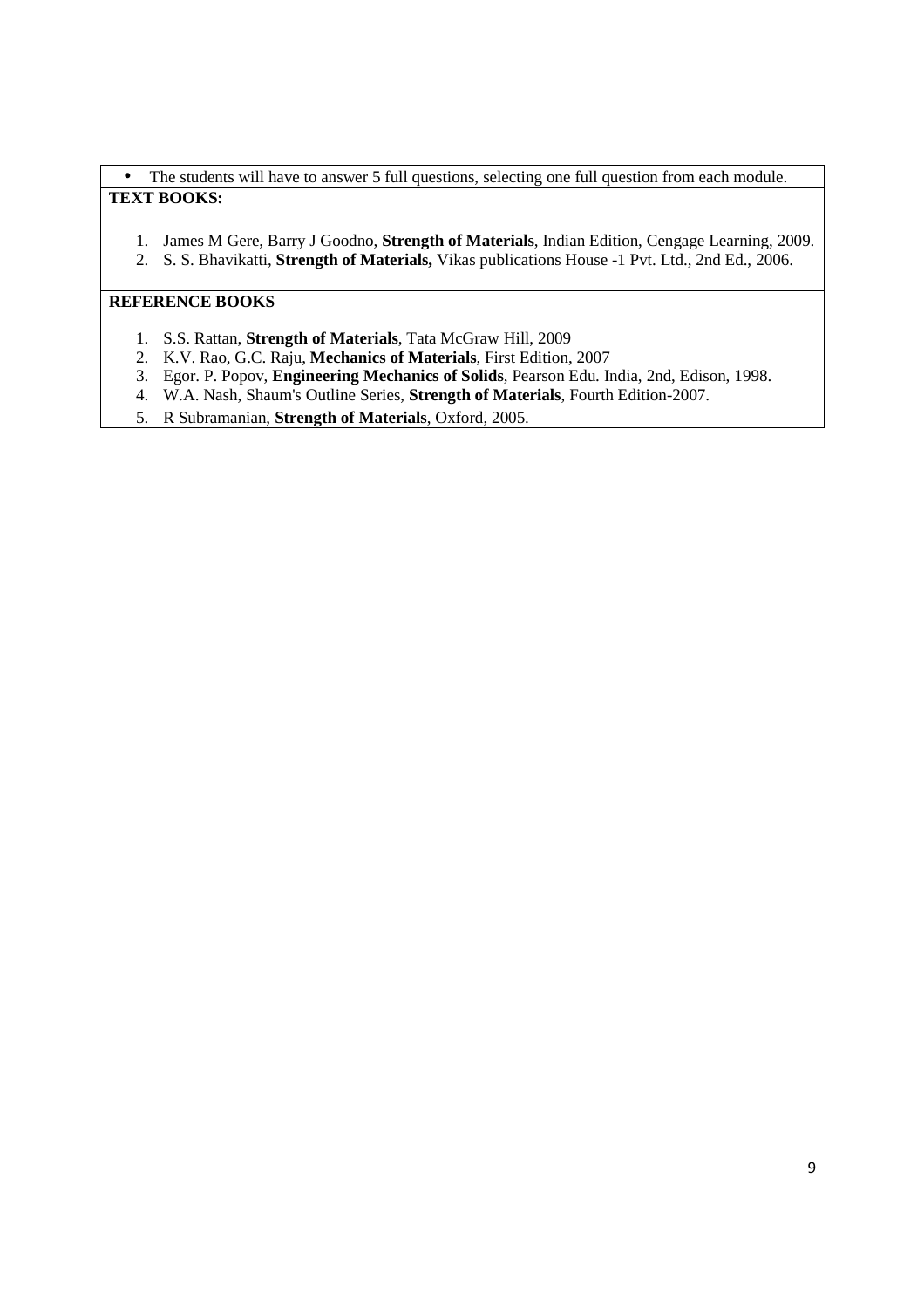|                                                                                                                                  |                                                       | <b>MECHANICAL MEASUREMENTS AND METROLOGY</b><br>[As per Choice Based Credit System (CBCS) scheme]<br><b>SEMESTER - III</b>                                                                                                                                                                                                                                                                                                                                                 |                                 |                                                                    |
|----------------------------------------------------------------------------------------------------------------------------------|-------------------------------------------------------|----------------------------------------------------------------------------------------------------------------------------------------------------------------------------------------------------------------------------------------------------------------------------------------------------------------------------------------------------------------------------------------------------------------------------------------------------------------------------|---------------------------------|--------------------------------------------------------------------|
| Subject Code                                                                                                                     | 15AU35                                                | <b>IA Marks</b>                                                                                                                                                                                                                                                                                                                                                                                                                                                            | 20                              |                                                                    |
| Number of Lecture<br>Hours/Week                                                                                                  | 04                                                    | <b>Exam Marks</b>                                                                                                                                                                                                                                                                                                                                                                                                                                                          | 80                              |                                                                    |
| <b>Total Number of</b><br><b>Lecture Hours</b>                                                                                   | 50                                                    | <b>Exam Hours</b>                                                                                                                                                                                                                                                                                                                                                                                                                                                          | 03                              |                                                                    |
|                                                                                                                                  |                                                       | $CREDITS - 04$                                                                                                                                                                                                                                                                                                                                                                                                                                                             |                                 |                                                                    |
| <b>Course objectives:</b><br>The objectives of this course are to make students:<br>system<br>2.<br>3.<br>standards.<br>4.<br>5. | force, torque, flow, temperature, pressure and strain | 1. To explain significance of mechanical measurements, elements of a generalized measuring<br>To explain the theory and working principle of measuring instruments for the measurement of<br>To define Metrology, appreciate the objectives of Metrology, and explain the importance of<br>To interpret the limits specified, identify fits and explain the concept of tolerance<br>To provide the knowledge of working principle of comparators, screw and gear metrology |                                 |                                                                    |
| <b>Module-I</b>                                                                                                                  | <b>Modules</b>                                        |                                                                                                                                                                                                                                                                                                                                                                                                                                                                            | <b>Teaching</b><br><b>Hours</b> | <b>Revised</b><br><b>Bloom's</b><br><b>Taxonomy</b><br>(RBT) Level |
| Measurement:                                                                                                                     | Definition.<br>significance of                        | Measurements, Measurement Systems and Standards of<br>measurement                                                                                                                                                                                                                                                                                                                                                                                                          |                                 |                                                                    |

| <b>Measurement:</b> Definition, significance of measurement,<br>generalized measurement system, definition and concept of<br>accuracy, precision, sensitivity, Calibration, threshold, hysteresis,<br>repeatability, linearity, loading effect, system response, time<br>delay, errors in measurement, classification of errors. Definition<br>and objectives of metrology, Standard of length-International<br>prototype meter, Imperial standard yard, Wave length standard,<br>Subdivision of standards, line and end standard, comparison,<br>Transfer from line standard to end standard, calibration of end<br>bars (Numerical)<br><b>Module -2</b> | 10 Hours | L1, L2, L3,<br>L <sub>5</sub> |
|-----------------------------------------------------------------------------------------------------------------------------------------------------------------------------------------------------------------------------------------------------------------------------------------------------------------------------------------------------------------------------------------------------------------------------------------------------------------------------------------------------------------------------------------------------------------------------------------------------------------------------------------------------------|----------|-------------------------------|
| <b>Comparators and Angular Measurements:</b> Introduction to<br>Comparator, Characteristics, Classification of Comparators,<br>Sigma comparators, dial indicators, optical comparators,<br>principles, ziess ultra optimeter, Electric and electronic<br>comparators – principles, LVDT, pneumatic comparators, back<br>pressure gauges, solex comparators. Bevel protractor. Sine<br>principle, use of sine bars, sine centre, angle gauges (numerical on<br>building of angles)                                                                                                                                                                         | 10 Hours | L1, L2, L3,<br>L <sub>6</sub> |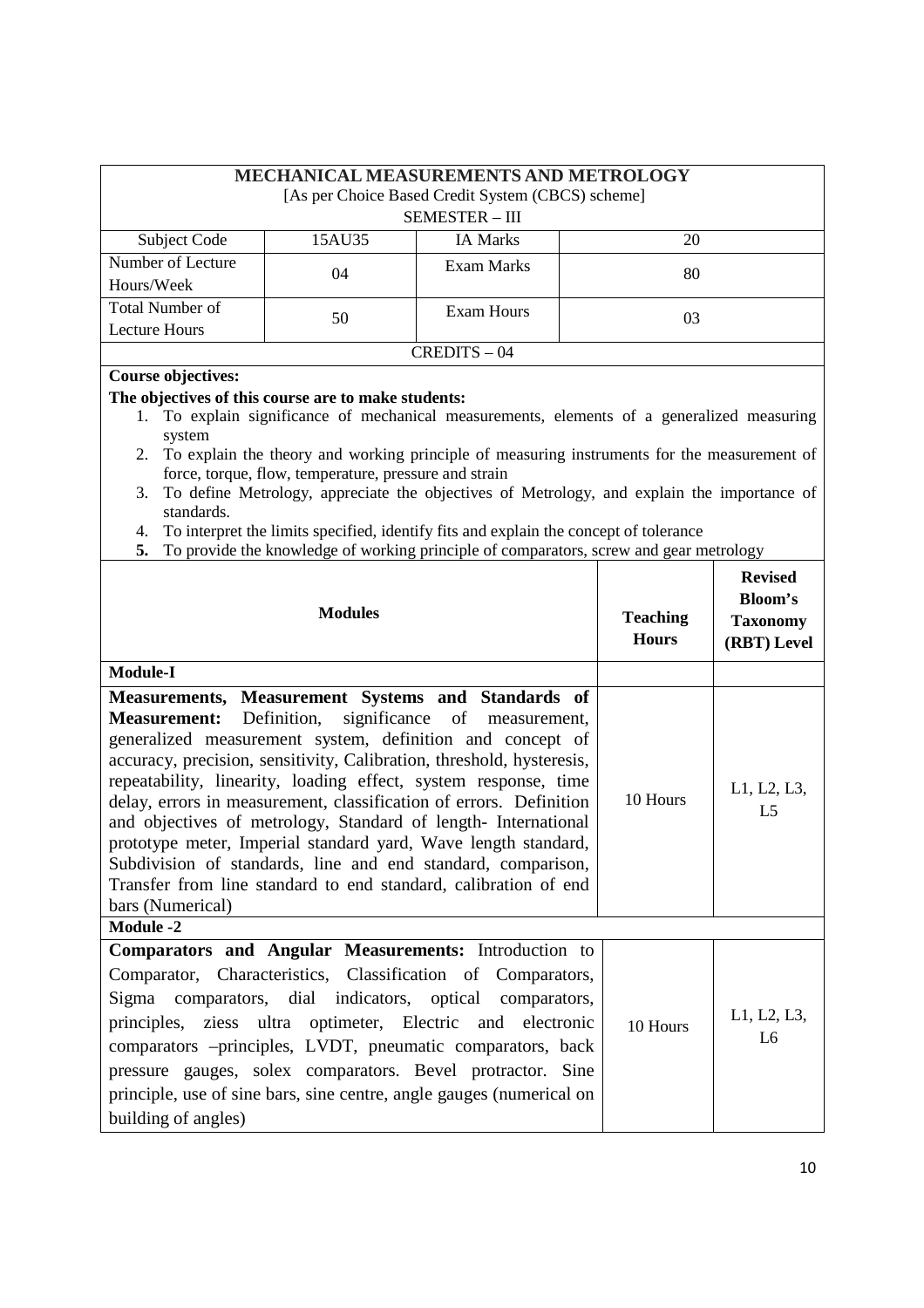| <b>Module -3</b>                                                                                                            |          |                |
|-----------------------------------------------------------------------------------------------------------------------------|----------|----------------|
| <b>Transducers,</b><br>Intermediate<br><b>Modifying</b><br><b>Devices</b><br>and                                            |          |                |
| Interferometer: Transfer efficiency, primary and secondary                                                                  |          |                |
| transducers, Mechanical, electrical, electronic transducers,                                                                |          |                |
| advantages of each type of transducers. Mechanical systems,                                                                 |          |                |
| inherent problems, electrical intermediate modifying devices,                                                               |          | L1, L2, L3,    |
| input circuitry, signal transmission (hydraulic transmission,                                                               | 10 Hours | L <sub>6</sub> |
| magnetic transmission, electrical transmission) Clinometers.                                                                |          |                |
| Principle of inter-ferometry, autocollimator, optical flats.                                                                |          |                |
|                                                                                                                             |          |                |
| <b>Module -4</b>                                                                                                            |          |                |
| Measurement of Force, Torque, and Display Devices:                                                                          |          |                |
| Principle, analytical balance, platform balance proving ring,                                                               |          |                |
| torque measurement, types of dynamometers prony brake,                                                                      | 10 Hours |                |
| Hydraulic dynamometer, Eddy current dynamometer.                                                                            |          | L1, L2, L3     |
| Mechanical, digital read out devices, ultra-violet recorders, servo-                                                        |          |                |
| recorders cathode ray oscilloscope, Oscillographs, X-Y plotters.                                                            |          |                |
| Module -5                                                                                                                   |          |                |
| <b>System of Limits, Fits, Tolerance and Gauging:</b>                                                                       |          |                |
| Definition of tolerance, Specification in assembly, Principle of                                                            |          |                |
| interchangeability and selective assembly, limits of size, Indian                                                           |          |                |
| standards, concept of limits of size and tolerances, definition of fits, hole                                               |          |                |
| basis system, shaft basis system, types of fits and their designation (IS                                                   |          |                |
| 919-1963), geometric tolerance, position-tolerances.                                                                        |          | L1, L2, L3,    |
| <b>Strain</b><br><b>Measurement, Pressure</b><br><b>Measurement</b><br>and                                                  | 10 Hours | L <sub>6</sub> |
| Temperature Measurement: Strain gauge, preparation and                                                                      |          |                |
| mounting of strain gauges, gauge factor, Methods of strain                                                                  |          |                |
| Principle, use of elastic members, bridge man<br>measurement                                                                |          |                |
| gauge, Mc leod gauge, thermal conductivity gauge, (pirani gauge                                                             |          |                |
| and thermocouple vacuum gauge) ionization gauge, Resistance                                                                 |          |                |
| thermometers, thermocouple, law of thermocouple, thermocouple                                                               |          |                |
| circuits, thermocouple materials, pyrometers, optical pyrometer.                                                            |          |                |
| <b>Course outcomes:</b><br>At the end of the course, students will be able to:                                              |          |                |
|                                                                                                                             |          |                |
| Explain the significance of mechanical measurements and components of a generalized<br>1.                                   |          |                |
| measurement system.                                                                                                         |          |                |
| Classify and explain principles of various types of transducers, modifying devices and<br>2.                                |          |                |
| terminating devices.<br>Explain the working principle of instruments used for measurement of Force, Torque, Pressure,<br>3. |          |                |
| Temperature, Strain and Vibration.                                                                                          |          |                |
| Explain the objectives of metrology and explain various standards of length such as line and end<br>4.<br>standards.        |          |                |
| Demonstrate the skills of interpreting various types of limits, fits and tolerances.<br>5.                                  |          |                |
| Classify the comparators and explain their working principles.<br>6.                                                        |          |                |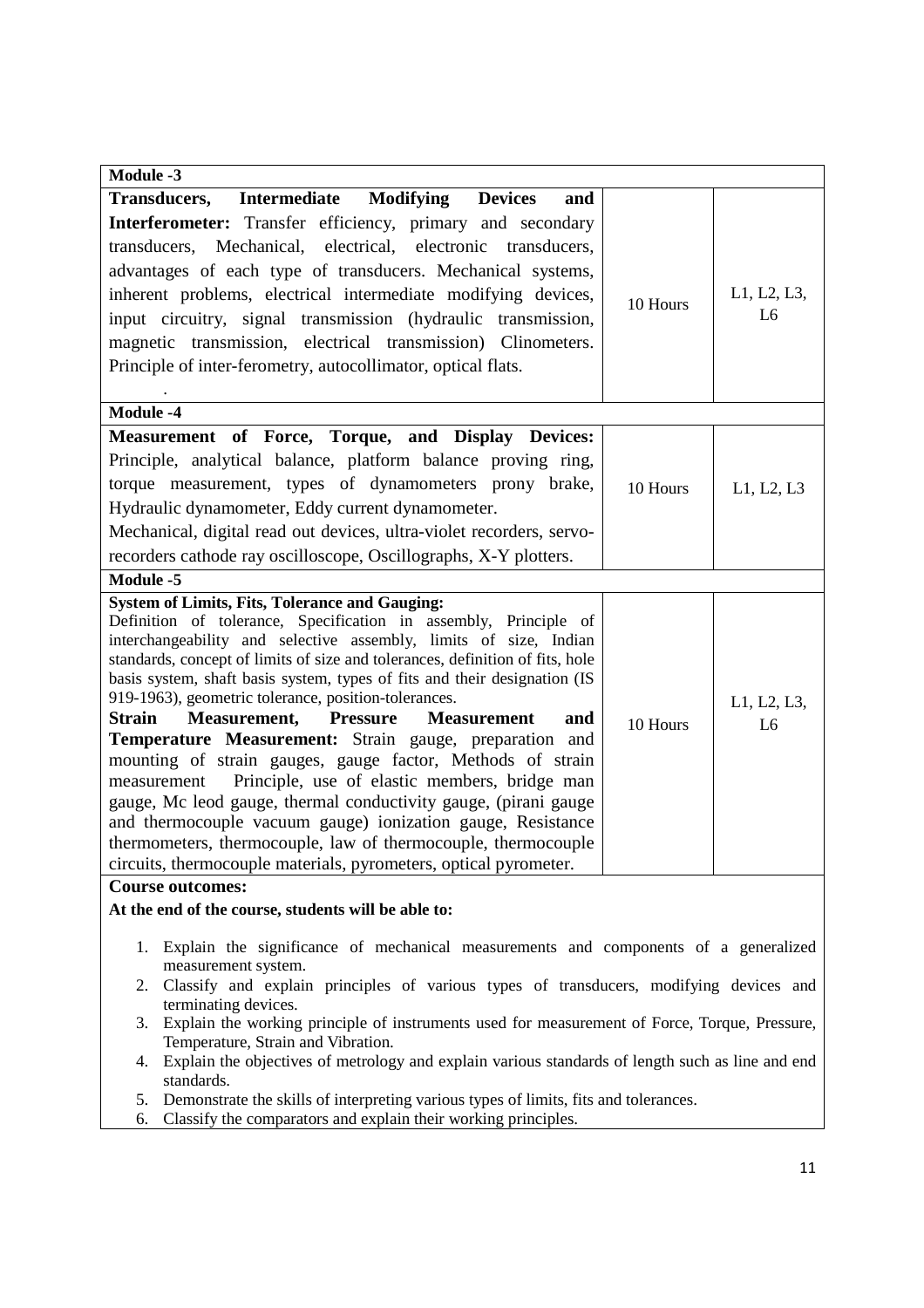### 7. Explain the usage of instruments used for the measurement of screw thread and gear parameters. **Graduate Attributes (as per NBA):**

- o Engineering Knowledge.
- o Problem Analysis.
- o Design / development of solutions (partly).

## **Question paper pattern:**

- The question paper will have ten questions.
- Each full question consists of 16 marks.
- There will be 2 full questions (with a maximum of four sub questions) from each module.
- Each full question will have sub questions covering all the topics under a module.
- The students will have to answer 5 full questions, selecting one full question from each module.

### **TEXT BOOKS:**

- 1. R.K. Jain, **Engineering Metrology**  Khanna Publishers, New Delhi.
- 2. D. S. Kumar, **Mechanical Measurements and Control** Metropolitan Book Co. Pvt. Ltd, New Delhi.

- 1. ASTME- **Hand book of Industrial Metrology** PHI
- 2. K.J. HUME, **Engineering Metrology** Third (metric) Edition Kalyani publishers.
- 3. BECKWITH, BUCK & MARAN-GONI, **Mechanical Measurements** Narosa Publishing House.
- 4. DOEBELIN, **Measurement systems Application a Design**, (4th Edition) McGraw Hill.
- 5. R.C. Gupta, **Engineering Precision Metrology** Khanna Publishers, New Delhi.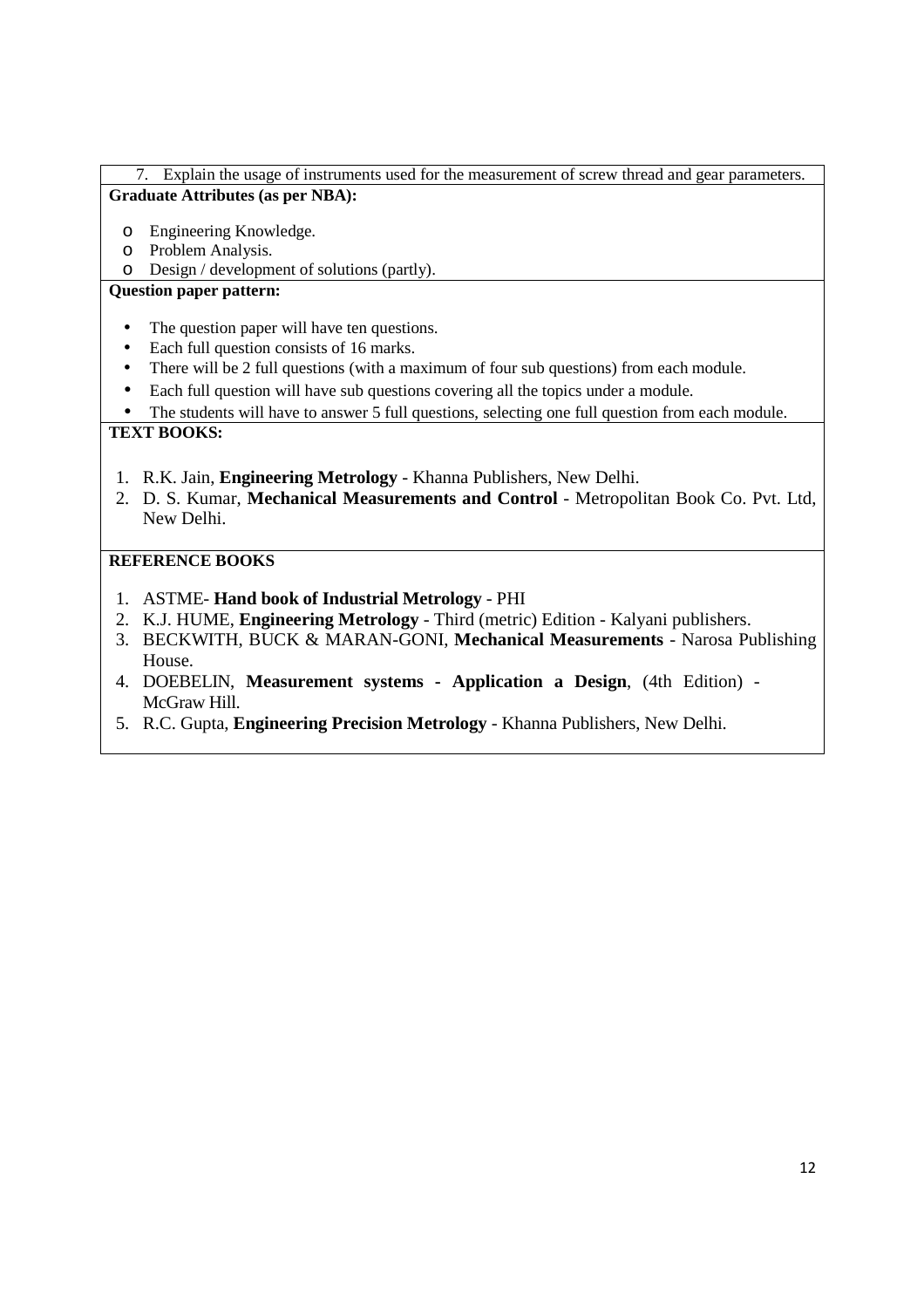| 80                                                                                                      |                                                                    |  |  |
|---------------------------------------------------------------------------------------------------------|--------------------------------------------------------------------|--|--|
|                                                                                                         |                                                                    |  |  |
| 03                                                                                                      |                                                                    |  |  |
| 03                                                                                                      |                                                                    |  |  |
|                                                                                                         |                                                                    |  |  |
| To select molding machine and molding process based on material type<br><b>Teaching</b><br><b>Hours</b> | <b>Revised</b><br><b>Bloom's</b><br><b>Taxonomy</b><br>(RBT) Level |  |  |
|                                                                                                         |                                                                    |  |  |
|                                                                                                         |                                                                    |  |  |
|                                                                                                         |                                                                    |  |  |

molding, such as Green sand, dry sand and skin dried moulds. **Cores:** Definition, Need, Types. Method of making cores, Binders used, core sand molding.

binder & additives) for different sand mixtures. Method used for sand

Gates & Risers. Principle and types.

Fettling and cleaning of castings. Basic steps, Casting defects, Causes, features and remedies.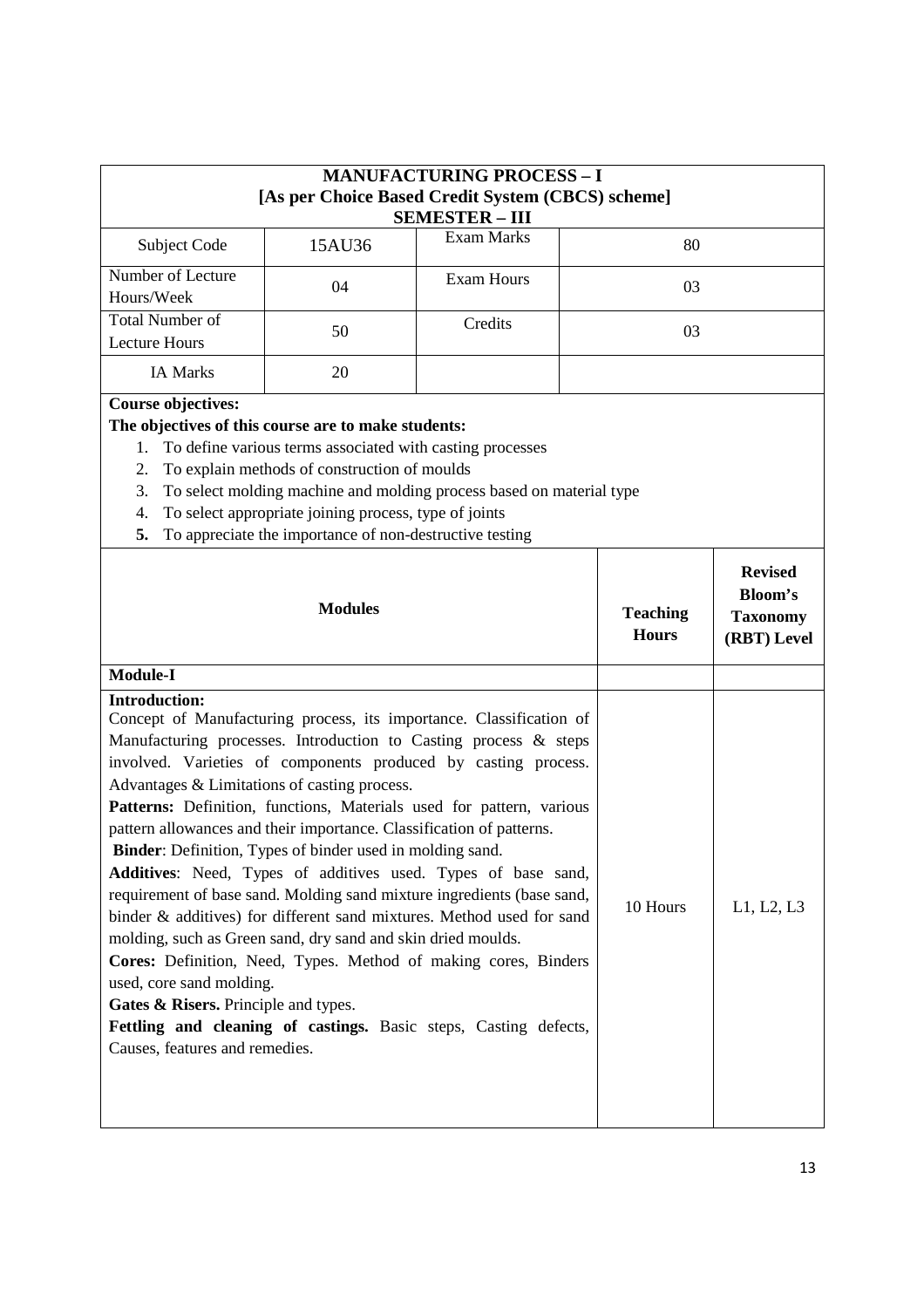| <b>Module -2</b>                                                                                                                                                                                                                                                                                                                                                                                                                                                                                                                                                                                                                                     |          |            |
|------------------------------------------------------------------------------------------------------------------------------------------------------------------------------------------------------------------------------------------------------------------------------------------------------------------------------------------------------------------------------------------------------------------------------------------------------------------------------------------------------------------------------------------------------------------------------------------------------------------------------------------------------|----------|------------|
| <b>Special Moulding Process &amp; Furnaces:</b><br>Moulding Machines : Jolt type, Squeeze type, Jolt & Squeeze type and<br>Sand slinger.<br>Process: Study of important molding processes, No bake moulds,<br>Flaskless moulds, Sweep mould, CO <sub>2</sub> mould, Shell mould, Investment<br>mould.<br>Metal moulds: Gravity die-casting, Pressure die casting, Centrifugal<br>casting, Squeeze Casting, Slush casting, and Thixocasting processes.<br>Classification of furnaces: Constructional features & working principle<br>of coke fired, oil fired and Gas fired pit furnace, Resistance furnace,<br>Electric Arc Furnace, Cupola furnace. | 10 Hours | L1, L2, L3 |
| <b>Module -3</b>                                                                                                                                                                                                                                                                                                                                                                                                                                                                                                                                                                                                                                     |          |            |
| <b>Welding Process:</b><br>Definition, Principles, Classification, Application, Advantages &<br>limitations of welding.<br>Arc Welding: Principle, Metal Arc welding (MAW), Flux Shielded<br>Metal Arc Welding (FSMAW),<br>Gas Welding: Principle, Oxy - Acetylene welding, Chemical Reaction<br>in Gas welding, Flame characteristics. Gas torch construction &<br>working. Forward and backward welding.<br>Inert Gas Welding (TIG & MIG) Submerged Arc Welding (SAW) and<br>Atomic Hydrogen Welding processes. (AHW)                                                                                                                              | 10 Hours | L1, L2, L3 |
| Module -4                                                                                                                                                                                                                                                                                                                                                                                                                                                                                                                                                                                                                                            |          |            |
| Resistance welding: principles, Seam welding, Butt welding, Spot<br>welding and projection welding.<br>Friction welding, Explosive welding, Thermit welding, Laser welding<br>and Electron beam welding.<br>Structure of welds, Formation of different zones during welding. Heat<br>affected zone (HAZ). Parameters affecting HAZ. Effect of carbon<br>content on structure and properties of steel. Shrinkage in welds &<br>Residual stresses. Concept of electrodes, Filler rod and fluxes. Welding<br>defects – Detection causes & remedy.                                                                                                       | 10 Hours | L1, L2, L3 |
| Module -5                                                                                                                                                                                                                                                                                                                                                                                                                                                                                                                                                                                                                                            |          |            |
| Soldering, Brazing: Parameters involved & Mechanism. Different<br>Types of Soldering & Brazing Methods.<br>Inspection Methods: Methods used for Inspection of casting and<br>welding. Visual, Magnetic particle, Fluorescent particle, Ultrasonic,<br>Radiography, Eddy current, Holography methods of Inspection.                                                                                                                                                                                                                                                                                                                                   | 10 Hours | L1, L2, L3 |
| <b>Course outcomes:</b>                                                                                                                                                                                                                                                                                                                                                                                                                                                                                                                                                                                                                              |          |            |
| At the end of this course student will be able to:<br>Define various terminologies used in casting process.<br>1.<br>Explain basic concepts used in construction of various moulds.<br>2.<br>Analyze the working of various moulding machines.<br>3.<br>Select the appropriate moulding machine and moulding process depending on the type of raw<br>4.                                                                                                                                                                                                                                                                                              |          |            |
|                                                                                                                                                                                                                                                                                                                                                                                                                                                                                                                                                                                                                                                      |          |            |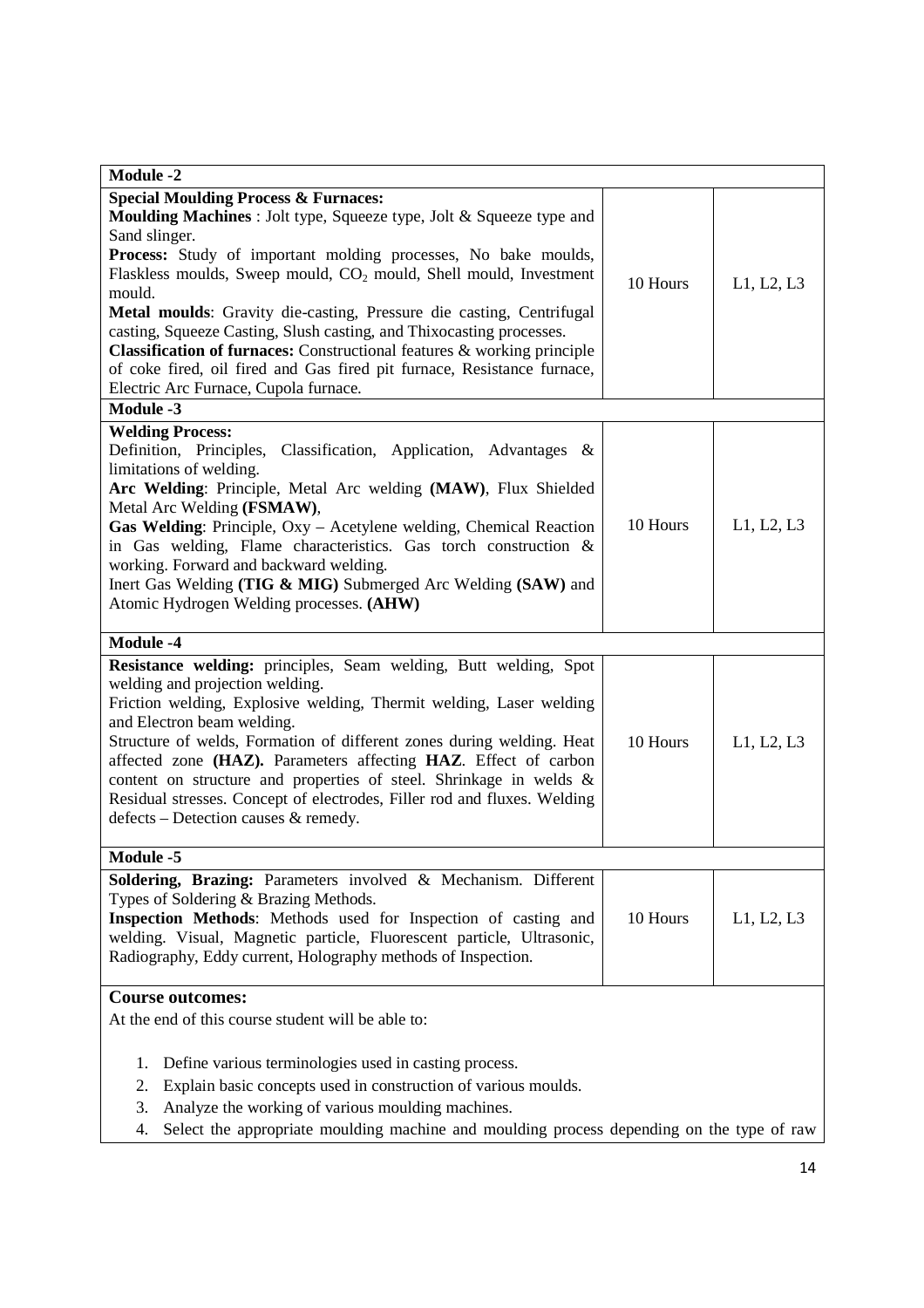material required to produce the desired product.

- 5. Select the appropriate joining process depending on the type of joint required to produce the desired product.
- 6. Realize the significance of Non-Destructive Testing's (NDT's).

### **Graduate Attributes (as per NBA):**

- o Engineering Knowledge.
- o Problem Analysis.
- o Design / development of solutions (partly).

### **Question paper pattern:**

- The question paper will have ten questions.
- Each full question consists of 16 marks.
- There will be 2 full questions (with a maximum of four sub questions) from each module.
- Each full question will have sub questions covering all the topics under a module.

The students will have to answer 5 full questions, selecting one full question from each module. TEXT BOOKS:

- 1. Dr. K. Radhakrishna, **Manufacturing Process-**I, Sapna Book House, 5th Revised Edition 2009.
- 2. P. N. Rao, **Manufacturing & Technology: Foundry, Forming and Welding**, 2nd Ed., Tata McGraw Hill, 2003.

- 1. Serope Kalpakjain, Steuen. R. Sechmid, **Manufacturing Technology**, Pearson Education Asia, 5th Ed. 2006.
- 2. Roy A Lindberg, **Process and Materials of Manufacturing**, 4th Ed. Pearson Edu. 2006.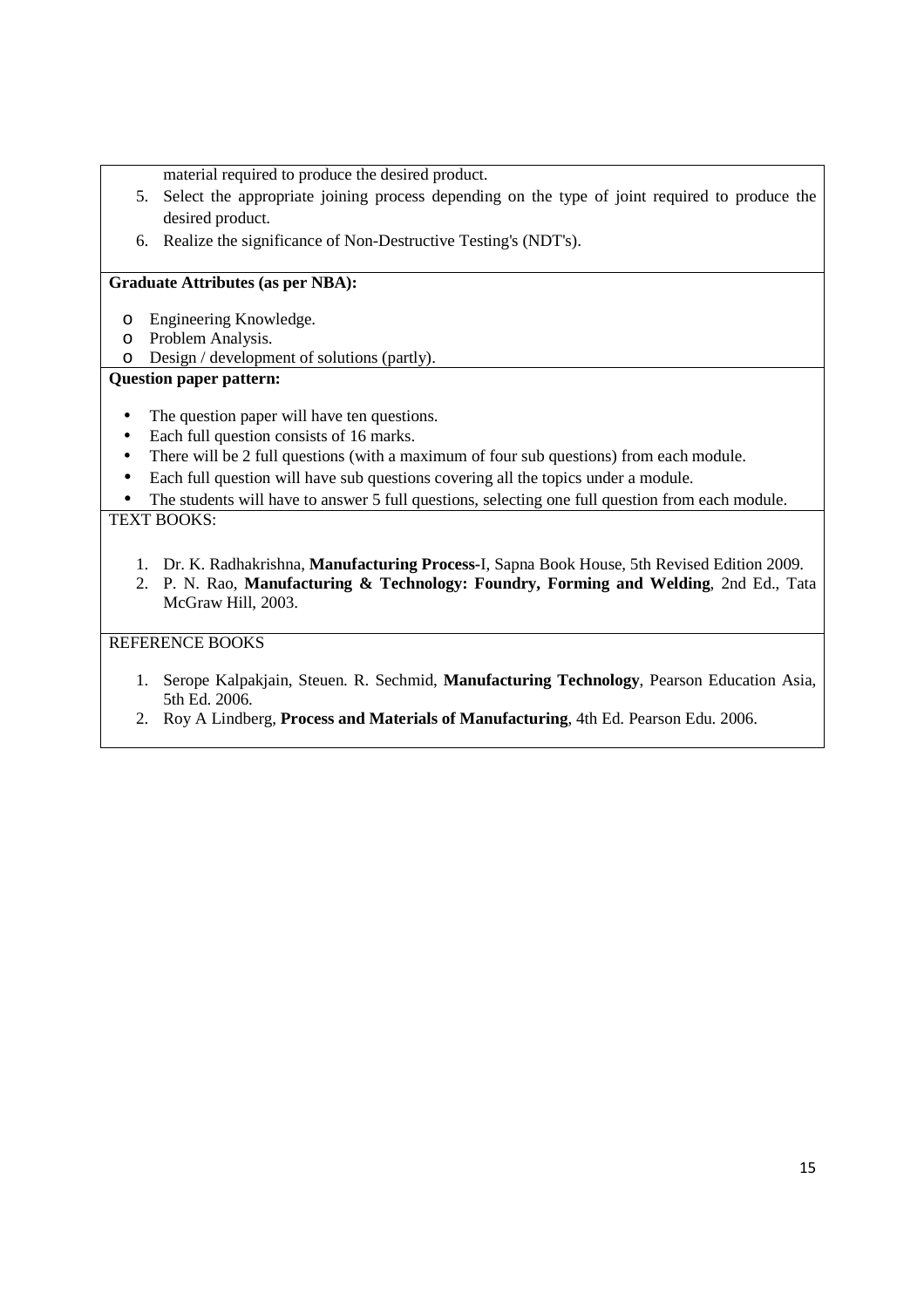| METALLOGRAPHY AND MATERIAL TESTING LABORATORY     |          |                 |    |  |
|---------------------------------------------------|----------|-----------------|----|--|
| [As per Choice Based Credit System (CBCS) scheme] |          |                 |    |  |
| SEMESTER - III                                    |          |                 |    |  |
| Subject Code                                      | 15AUL 37 | <b>IA Marks</b> | 20 |  |
| Number of Lecture                                 | $\Omega$ | Exam Marks      | 80 |  |
| Hours/Week                                        |          |                 |    |  |
| Number of Practical                               | 02       | Exam Hours      | 03 |  |
| Hours/Week                                        |          |                 |    |  |
| <b>Total Number of</b>                            | 39       | Credits         | 02 |  |
| Hours                                             |          |                 |    |  |

**Course objectives:** 

**The objectives of this course are to make students:**

1. To demonstrate the conduct of experiments in Metallography and Material Testing Laboratory using the principles of material science and mechanics of materials

- 2. To explain the working of different material testing machines
- 3. To conduct experiments, tabulate the data, plot graphs and make thorough analysis of results

|                | <b>Laboratory Experiments:</b>                                                                                                                                                                                      | <b>Revised</b><br><b>Bloom's</b><br><b>Taxonomy</b><br>(RBT) Level |  |
|----------------|---------------------------------------------------------------------------------------------------------------------------------------------------------------------------------------------------------------------|--------------------------------------------------------------------|--|
|                | PART-A                                                                                                                                                                                                              |                                                                    |  |
| 1              | Preparation of specimen for Metallographic examination of different engineering<br>materials. Identification of microstructures of plain carbon steel, tool steel, gray<br>CI, SG iron, Brass, Bronze & composites. | L1, L3                                                             |  |
| $\overline{2}$ | Heat treatment: Annealing, normalizing, hardening and tempering of steel.<br>Hardness studies of heat treated samples.                                                                                              | L1, L3                                                             |  |
| 3              | To study the wear characteristics of ferrous, non-ferrous and composite materials<br>for different parameters.                                                                                                      | L1                                                                 |  |
| $\overline{4}$ | Non-destructive test experiments like,<br>a. Ultrasonic flaw detection<br>b. Magnetic crack detection<br>c. Dye penetration testing. To study the defects of Cast and Welded specimens                              | L1, L3                                                             |  |
| 5              | Brinell, Rockwell and Vickers's Hardness test.                                                                                                                                                                      | L1                                                                 |  |
| PART-B         |                                                                                                                                                                                                                     |                                                                    |  |
| $\mathbf{1}$   | Tensile, Shear and Compression tests of metallic and non metallic specimens<br>using Universal Testing Machine                                                                                                      | L1, L3, L4                                                         |  |
| $\overline{2}$ | <b>Torsion Test</b>                                                                                                                                                                                                 | L1, L3, L4                                                         |  |
| 3              | Bending Test on metallic and nonmetallic specimens.                                                                                                                                                                 | L1, L3, L4                                                         |  |
| $\overline{4}$ | Izod and Charpy Tests on M.S, and CI specimen.                                                                                                                                                                      | L1, L4                                                             |  |
| 5              | Fatigue Test.                                                                                                                                                                                                       | L1                                                                 |  |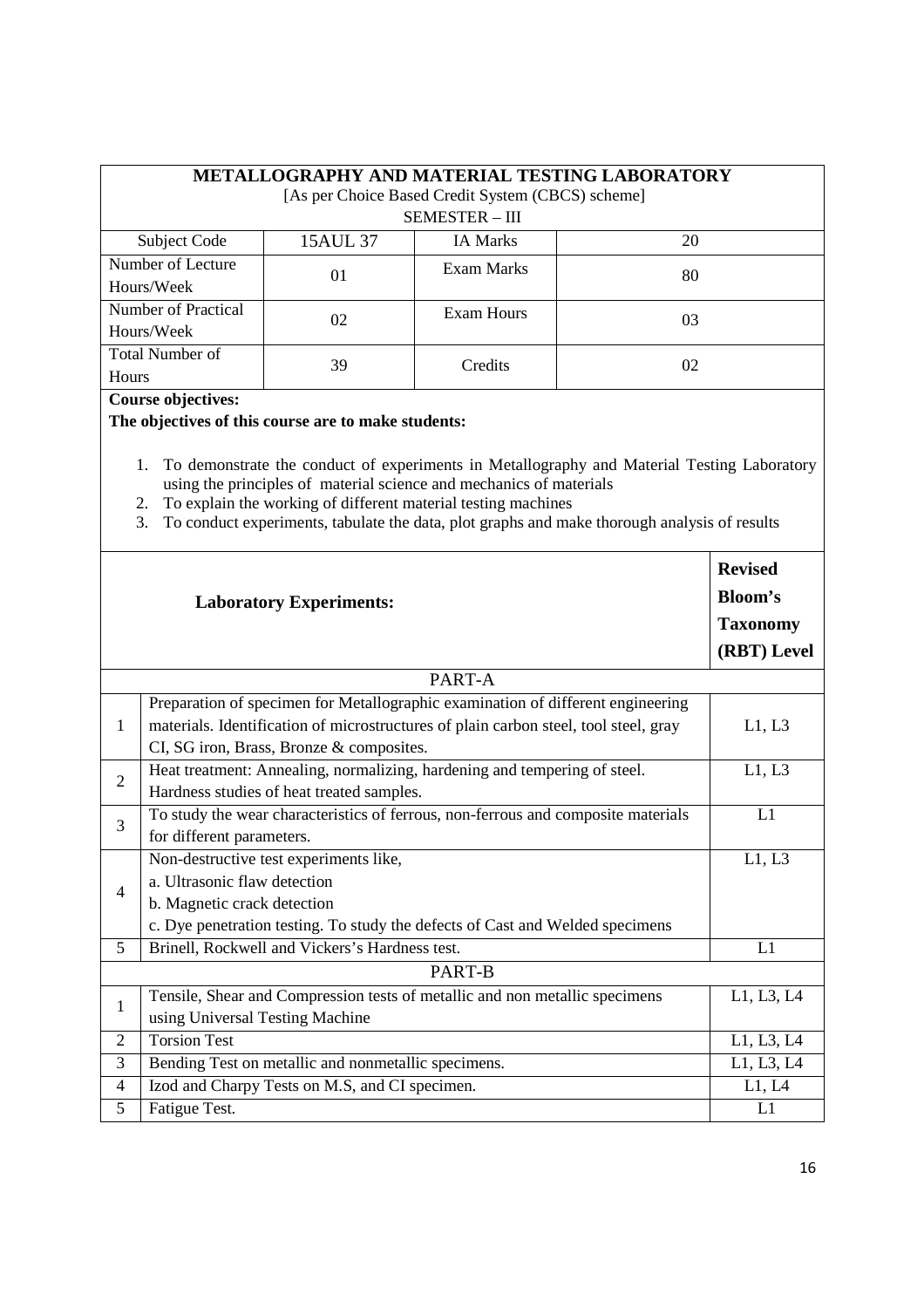|    | <b>Course outcomes:</b>                                                                          |           |  |  |
|----|--------------------------------------------------------------------------------------------------|-----------|--|--|
|    | At the end of this laboratory, students will be able to:                                         |           |  |  |
|    | 1. Apply the knowledge of Material Science and Mechanics of Materials to demonstrate the conduct |           |  |  |
|    | of experiments in Metallography and Material Testing Laboratory                                  |           |  |  |
|    | 2. Explain the working principle of all the laboratory equipment                                 |           |  |  |
|    | 3. Explain the standard test procedures                                                          |           |  |  |
| 4. | Plot graphs (if any) and interpret the results.                                                  |           |  |  |
| 5. | Explain the significance of the various tests conducted in practice, research works etc.         |           |  |  |
|    | <b>Scheme of Examination:</b>                                                                    |           |  |  |
|    | ONE question from part -A                                                                        | :25 Marks |  |  |
|    | ONE questions from part -B                                                                       | :45 Marks |  |  |
|    | Viva - Voice                                                                                     | :10 Marks |  |  |
|    | Total:                                                                                           | :80 Marks |  |  |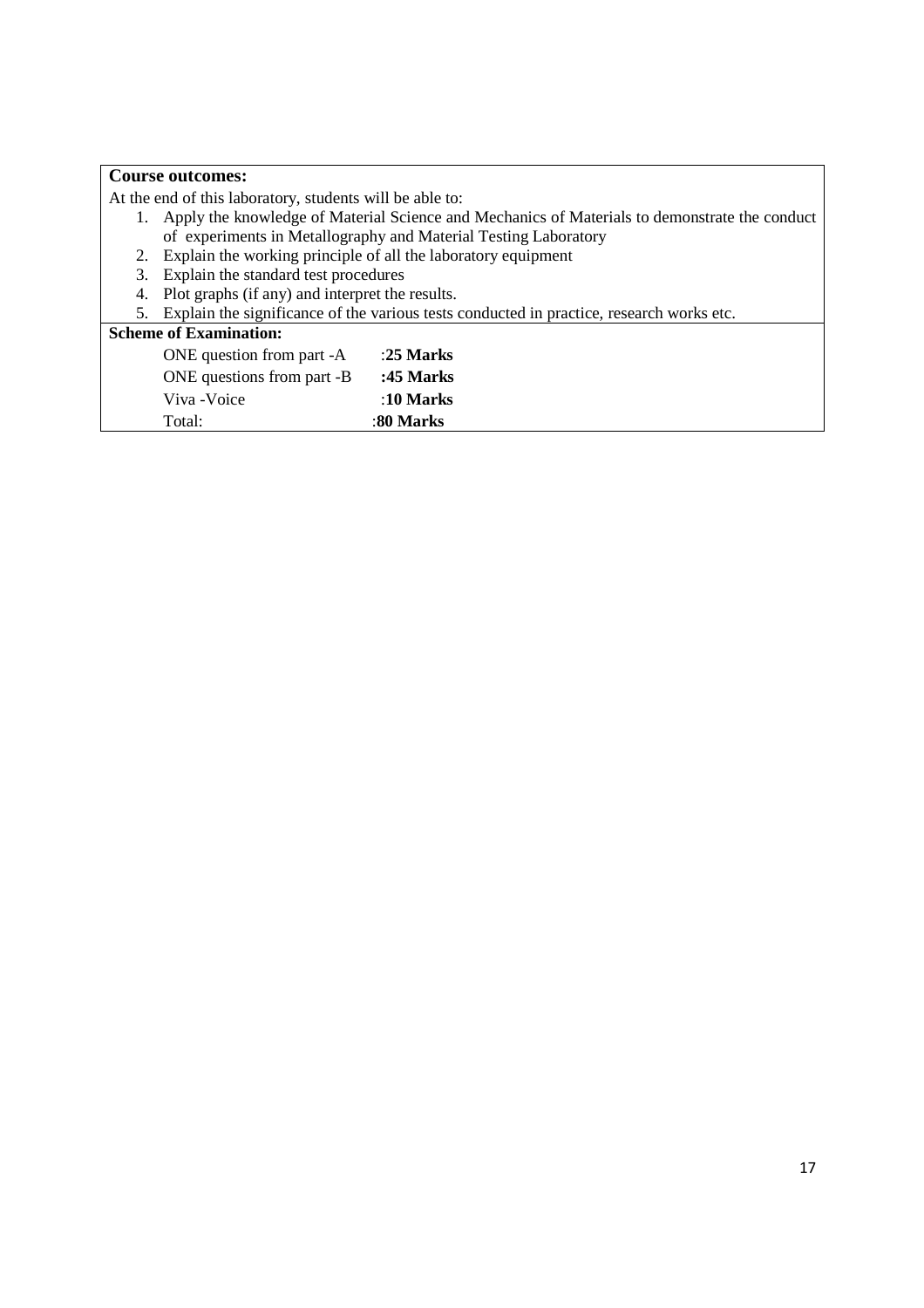| <b>FOUNDRY AND FORGING LABORATORY</b>                                                                                                                                                                                                                                                                                                                                                           |                                                                          |                                                                                                                                                                                                                                 |                 |    |                 |
|-------------------------------------------------------------------------------------------------------------------------------------------------------------------------------------------------------------------------------------------------------------------------------------------------------------------------------------------------------------------------------------------------|--------------------------------------------------------------------------|---------------------------------------------------------------------------------------------------------------------------------------------------------------------------------------------------------------------------------|-----------------|----|-----------------|
| [As per Choice Based Credit System (CBCS) scheme]<br><b>SEMESTER - III</b>                                                                                                                                                                                                                                                                                                                      |                                                                          |                                                                                                                                                                                                                                 |                 |    |                 |
|                                                                                                                                                                                                                                                                                                                                                                                                 | Subject Code                                                             | <b>15AUL 38</b>                                                                                                                                                                                                                 | <b>IA Marks</b> | 20 |                 |
| Number of Lecture<br><b>Exam Marks</b><br>01<br>80<br>Hours/Week                                                                                                                                                                                                                                                                                                                                |                                                                          |                                                                                                                                                                                                                                 |                 |    |                 |
| <b>Number of Practical</b><br><b>Exam Hours</b><br>02<br>03<br>Hours/Week                                                                                                                                                                                                                                                                                                                       |                                                                          |                                                                                                                                                                                                                                 |                 |    |                 |
|                                                                                                                                                                                                                                                                                                                                                                                                 | <b>Total Number of</b><br>Credits<br>39<br>02<br><b>Lecture Hours</b>    |                                                                                                                                                                                                                                 |                 |    |                 |
|                                                                                                                                                                                                                                                                                                                                                                                                 | <b>Course objectives:</b>                                                |                                                                                                                                                                                                                                 |                 |    |                 |
|                                                                                                                                                                                                                                                                                                                                                                                                 |                                                                          | The objectives of this course are to make students:                                                                                                                                                                             |                 |    |                 |
| To apply knowledge of foundry and forging for the conduct of experiments in Foundry and<br>1.<br>Forging laboratory using standard test procedures<br>To explain various foundry and forging tools and demonstrate their usage<br>2.                                                                                                                                                            |                                                                          |                                                                                                                                                                                                                                 |                 |    |                 |
|                                                                                                                                                                                                                                                                                                                                                                                                 |                                                                          |                                                                                                                                                                                                                                 |                 |    | <b>Revised</b>  |
| <b>Laboratory Experiments:</b>                                                                                                                                                                                                                                                                                                                                                                  |                                                                          | Bloom's                                                                                                                                                                                                                         |                 |    |                 |
|                                                                                                                                                                                                                                                                                                                                                                                                 |                                                                          |                                                                                                                                                                                                                                 |                 |    |                 |
|                                                                                                                                                                                                                                                                                                                                                                                                 |                                                                          |                                                                                                                                                                                                                                 |                 |    | <b>Taxonomy</b> |
|                                                                                                                                                                                                                                                                                                                                                                                                 |                                                                          |                                                                                                                                                                                                                                 |                 |    | (RBT) Level     |
|                                                                                                                                                                                                                                                                                                                                                                                                 |                                                                          |                                                                                                                                                                                                                                 | PART-A          |    |                 |
| <b>Testing of Moulding Sand and Core Sand:</b><br>Preparation of sand specimens and conduction of the following tests:<br>Compression, Shear and Tensile tests on Universal Sand Testing Machine.<br>a.<br>b. Permeability test<br>1<br>c. Core hardness & Mould hardness tests.<br>d. Sieve Analysis to find Grain Finest number of Base Sand<br>Clay content determination in Base Sand<br>e. |                                                                          | L1, L2, L3                                                                                                                                                                                                                      |                 |    |                 |
| PART-B                                                                                                                                                                                                                                                                                                                                                                                          |                                                                          |                                                                                                                                                                                                                                 |                 |    |                 |
|                                                                                                                                                                                                                                                                                                                                                                                                 | <b>Foundry Practice:</b>                                                 |                                                                                                                                                                                                                                 |                 |    |                 |
| Use of foundry tools and other equipments.<br>a.<br>Preparation of molds using two molding boxes using patterns or without<br>b.<br>$\mathfrak{2}$<br>patterns. (Split pattern, Match<br>Preparation of one casting (Aluminum or cast iron-Demonstration only)<br>$\mathbf{c}$ .                                                                                                                |                                                                          | L1, L2, L3                                                                                                                                                                                                                      |                 |    |                 |
| PART-C                                                                                                                                                                                                                                                                                                                                                                                          |                                                                          |                                                                                                                                                                                                                                 |                 |    |                 |
| 3                                                                                                                                                                                                                                                                                                                                                                                               | <b>Forging Operations:</b><br>a.<br>bending operations.<br>Power Hammer. | Calculation of length of the raw material required to do the model.<br>b. Preparing minimum three forged models involving upsetting, drawing and<br>c. Out of these three models, at least one model is to be prepared by using |                 |    | L1, L2, L3      |